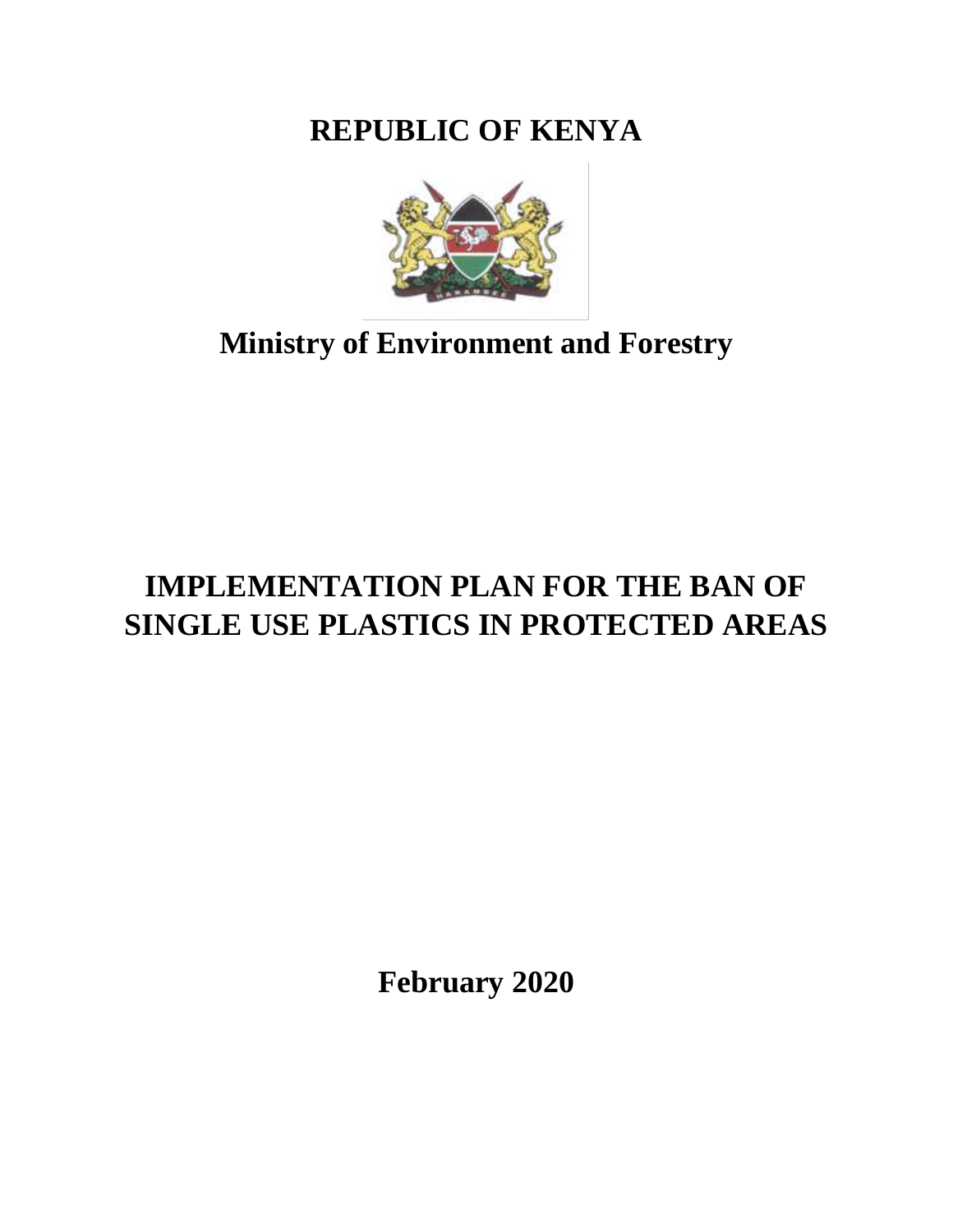# **Contents**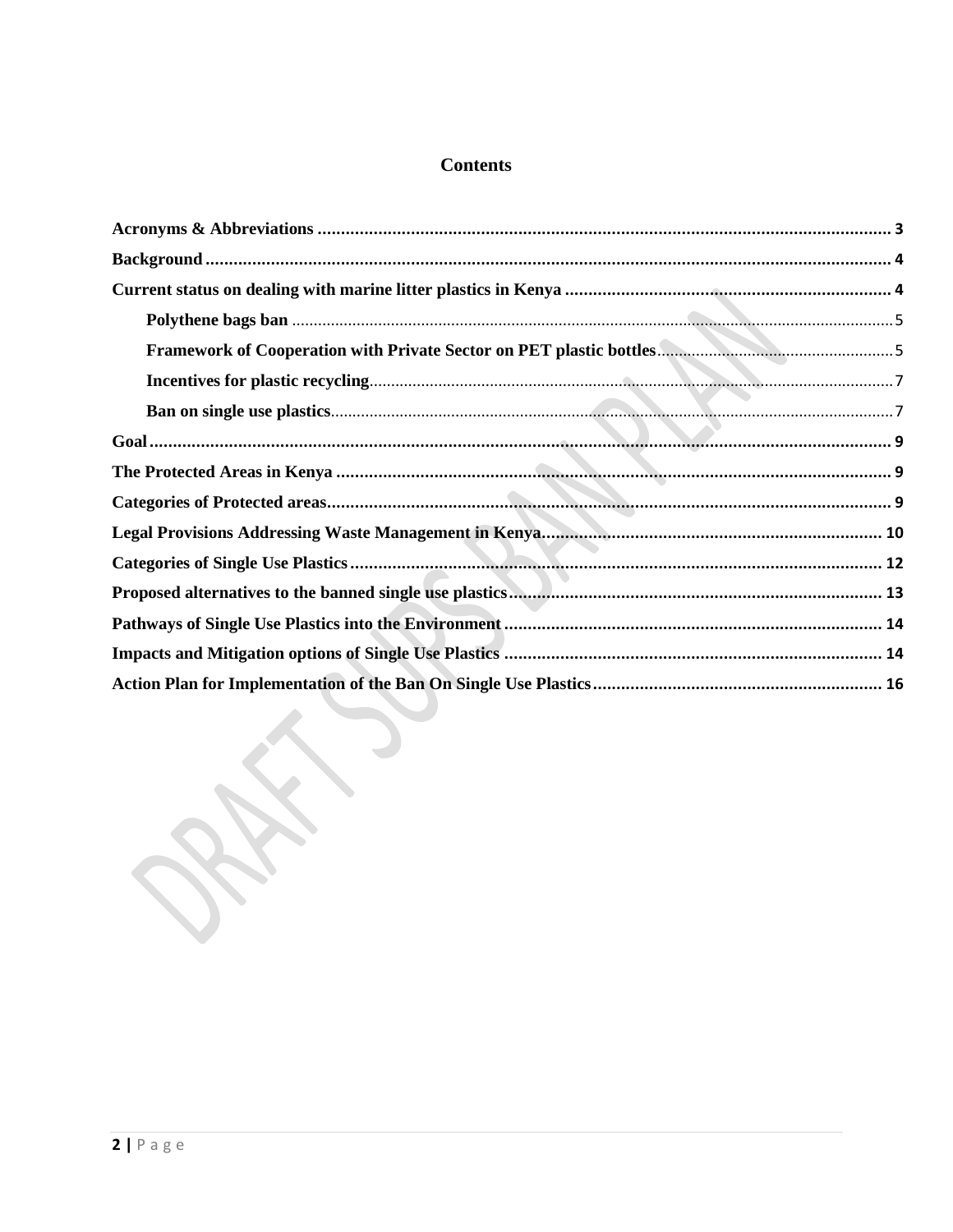# <span id="page-2-0"></span>**Acronyms & Abbreviations**

| CoG            | <b>Council of Governors</b>                                 |
|----------------|-------------------------------------------------------------|
| <b>CUE</b>     | <b>Council of University Education</b>                      |
| <b>DPP</b>     | Directorate of Public prosecution                           |
| <b>EMCA</b>    | Environmental Management & Coordination Act                 |
| <b>EPR</b>     | <b>Extended Producer Responsibility</b>                     |
| <b>EPS</b>     | Expanded polystyrene                                        |
| <b>HDPE</b>    | <b>High Density Polyethylene</b>                            |
| <b>ICTA</b>    | Information and Communication Technology Authority          |
| <b>KALRO</b>   | Kenya Agriculture, Livestock Research Organisation          |
| <b>KAM</b>     | Kenya Association of Manufactures                           |
| <b>KEBS</b>    | Kenya Bureau of Standards                                   |
| <b>KEFRI</b>   | Kenya Forest Research Institute                             |
| KEPSA,         | Kenya Private Sector Alliance                               |
| <b>KFS</b>     | Kenya Forest Service                                        |
| <b>KMFRI</b>   | Kenya Marine & Fisheries Research Institution               |
| <b>KWS</b>     | Kenya Wildlife Service                                      |
| <b>LDPE</b>    | Low Density Polyethylene                                    |
| <b>MEF</b>     | Ministry of Environment & Forestry                          |
| <b>MFA</b>     | Ministry of Foreign Affaires                                |
| <b>MoE</b>     | Ministry of Education                                       |
| <b>MoEAC</b>   | Ministry of East African Community and Regional Development |
| <b>MoTW</b>    | Ministry of Tourism & Wildlife                              |
| <b>NACOSTI</b> | National Commission for Science, Technology and Innovation  |
| <b>NEMA</b>    | National Environment Management Authority                   |
| <b>NPS</b>     | <b>National Police Service</b>                              |
| <b>NT</b>      | <b>National Treasury</b>                                    |
| <b>PET</b>     | Polyethylene Terephthalate                                  |
| $\bf PP$       | Polypropylene                                               |
| <b>PS</b>      | Polystyrene                                                 |
| <b>SUP</b>     | <b>Single Use Plastics</b>                                  |
|                |                                                             |
|                |                                                             |
|                |                                                             |
|                |                                                             |
|                |                                                             |
|                |                                                             |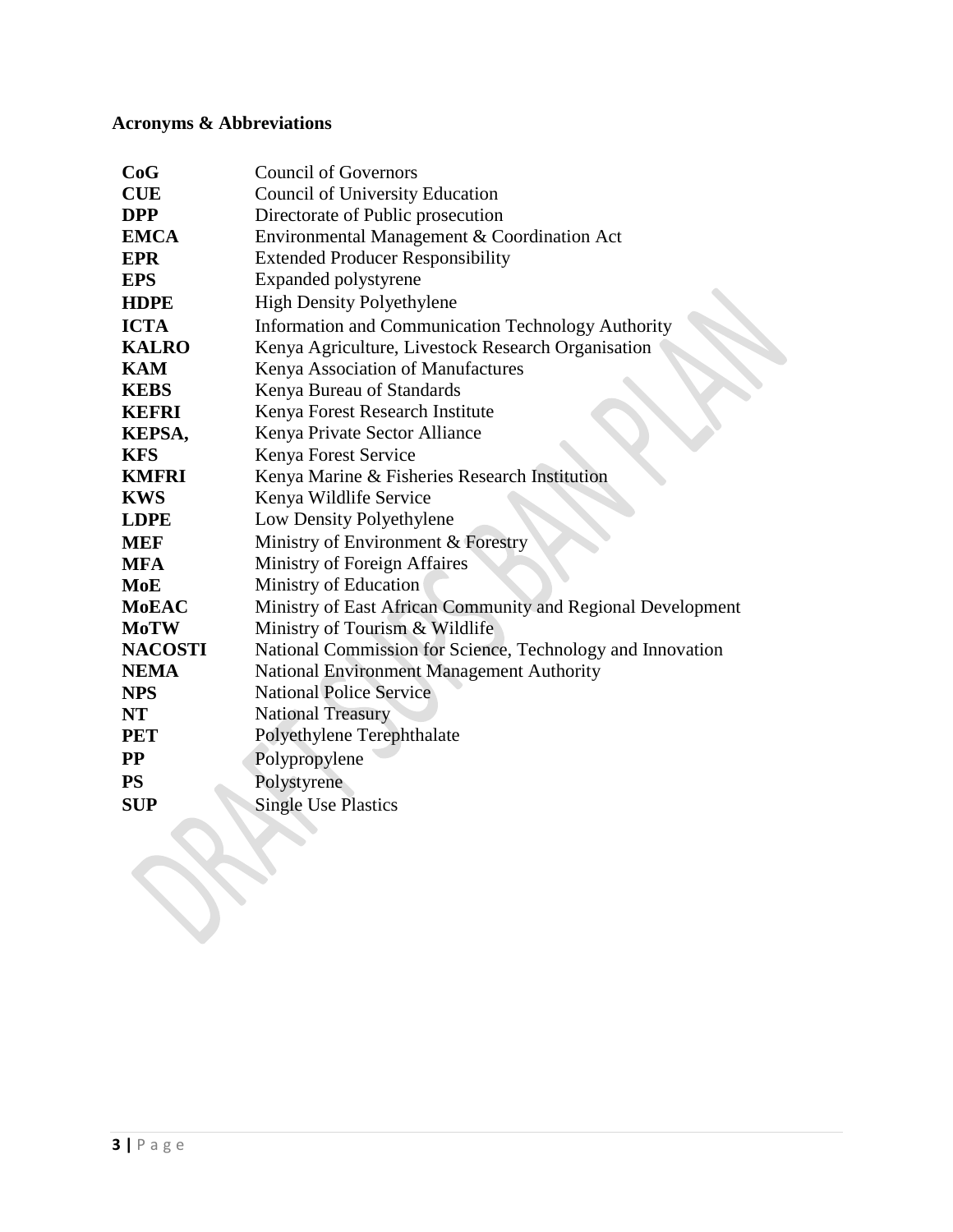#### <span id="page-3-0"></span>**Background**

Plastic is a lightweight, 'cheap' and hardy material that can be utilized in a wide range of applications. Plastics can potentially be reused and/or recycled perpetually with minimal or no leakage into the environment as they do not corrode or rust. However, large amounts plastics have continued to leak and accumulate in the terrestrial or aquatic environments as they are mostly non-biodegradable but breakdown into small fragments known as micro-plastics.

The increasing demand for plastic products coupled with poor waste management measures has led to a buildup of plastic waste in the environment including ecologically sensitive areas to levels that may surpass our ability to cope unless there is a rethinking of the way plastics are manufactured, used and managed.<sup>1</sup> Nearly 50% of global plastic waste is made up of plastic packaging designed to be used only once before being thrown away or recycled thus referred to as disposable or single use plastics (SUPs)

Plastic production has grown rapidly over the last 50 years from 15 million tons in 1994 to 311 million tons in 2014. Nondegradable plastics account for 73% of litter in any aquatic habitat, 50% of which is disposed after single use. Plastic waste is an emerging contaminant that is not readily biodegradable but persist in the environment for long periods. It is estimated that there are 5 trillion pieces of plastics floating around the world's oceans. These plastics contain hazardous chemicals used during polymer production. Plastic kills over 100 million marine animals and harms over 600 marine species every year globally (UNEP, 2018)

The main types plastic polymers used today include; polyethylene (PE), polypropylene (PP), Polyvinyl Chloride (PVC), polystyrene (PS), polyurethane (PUR) and polyethylene terephthalate (PET). Packaging is the world's largest plastic sector accounting for about 25% of the market where about one million plastic bottles are purchased every minute (UNEP, 2018).

Single use plastics are beneficial in many ways but are difficult to manage at the end of life. Most SUPs are dumped into the environment and are not recycled. Research shows that less than 10% of the nine billion tons of plastics the world has ever produced has been recycled. In the business as usual scenario, it is projected that there will be 12 billion tons of plastic litter lying in landfills, dumps and the environment by 2050. By then the plastic industry will account for about 20% of the world's total oil consumption. Measures to regulate the production and use of disposable plastics are necessary to curb any further rise in the accumulation of these items in the environment thus reducing and eliminating the environmental degradation associated with them.

Therefore, the presidential directive to ban the use of SUPs in protected areas is timely as it will help to address the problem through avoidance and prevention.

#### <span id="page-3-1"></span>**Current status on dealing with marine litter plastics in Kenya**

 $\overline{\phantom{a}}$  $<sup>1</sup>$  UNEP (2018) Single Use Plastics:</sup>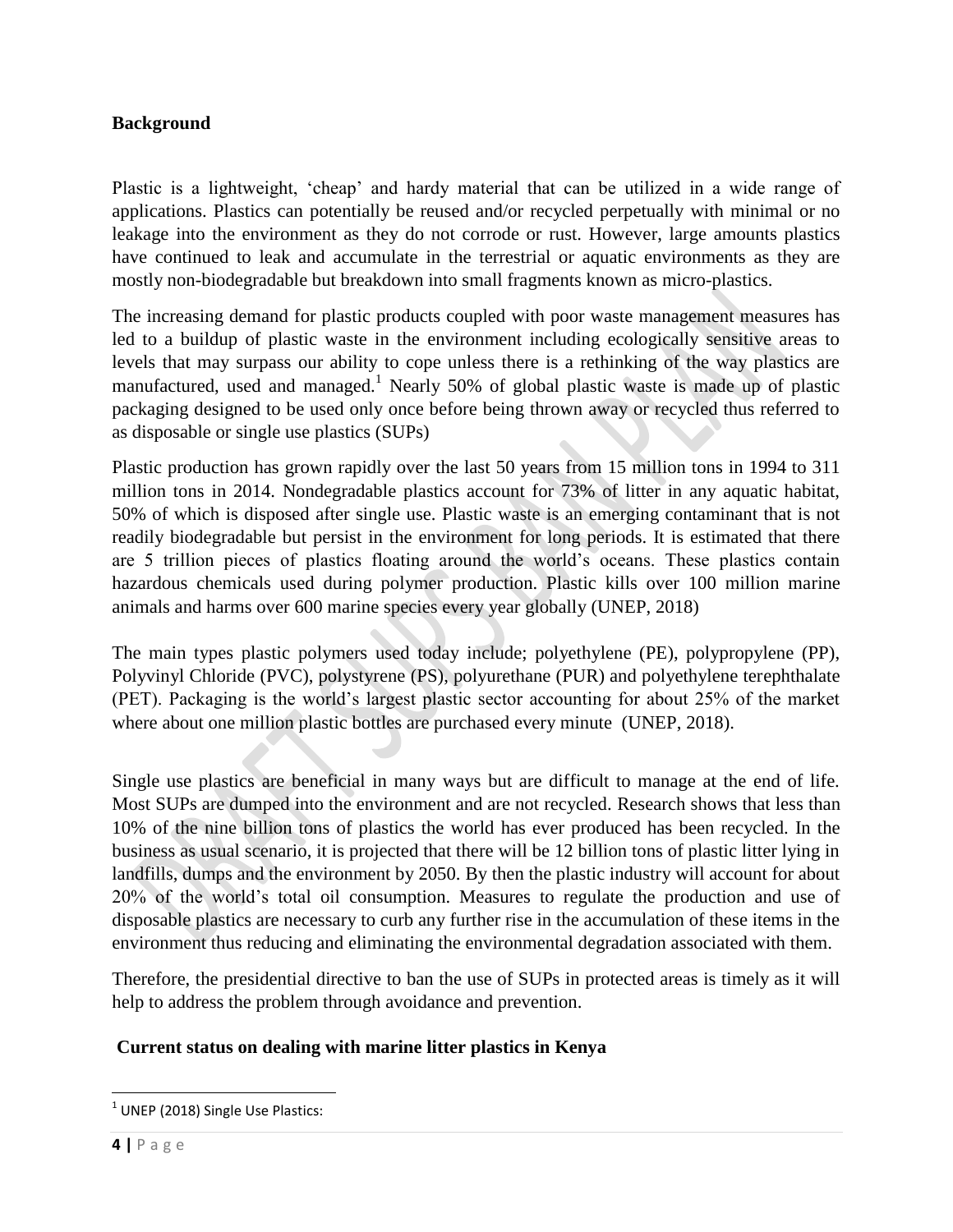Kenya has been engaging with plastics pollution for over 10 years. These engagements could be considered in 3 phases namely the 1. polythene bags ban, 2. PET bottles agreement with private sector, 3. the ban on single use plastics in conservation areas and 4. provision of incentives to the private sector.

# <span id="page-4-0"></span>**Polythene bags ban**

On 28th February 2017, the Cabinet Secretary, Ministry of Environment and Natural Resources while exercising powers conferred under section 3 and 86 of the Environmental Management and Coordination Act (EMCA Cap 387), issued the Gazette notice No. 2356, banning the use, manufacture and importation of all plastic bags used for commercial and household packaging. The gazette notice notified the public that this ban will take effect from 6th month from the date of the notice. The plastic bags ban came into effect on 28th August 2017.

Kenya has since attained over 80% success in ban enforcement. But challenges have been experienced with enforcement since some of our neighbors still use polythene bags and the same are illegally imported to Kenya. Research data has revealed a decline in polythene bags collected along the coastal area. This shows that the polythene bags ban intervention had a direct impact in reducing the amount of marine litter reaching the oceans.

# <span id="page-4-1"></span>**Framework of Cooperation with Private Sector on PET plastic bottles**

Polyethylene terephthalate (poly(ethylene terephthalate)), commonly abbreviated as PET is a thermoplastic polymer resin of the polyester family. It is commonly used in making clothing (polyester fabric), containers for liquids and foods among other uses. Globally, over 60% PET is used for production of synthetic fibres and 30% for containers/bottles production.

Polyethylene Terephthalate (PET) is popularly used for packaging food and beverages, pharmaceutical and personal care products due to its inert, moisture barrier material and shatterproof nature. PET is also light weight and is therefore easier to transport. PET is 100% recyclable and is ranked the most recycled plastic in the world.

Despite its positive properties, concern has been raised regarding the pollution associated with the improper disposal of PET bottles. In October 2017, the PET task force, a partnership between KAM, the Ministry of Environment and Forestry (ME&F) and the National Environment Management Authority (NEMA) was established. It was envisioned that through this task force, both the private sector and government would support each other in management of waste PET bottles.

Through a series of consultative meetings with the Ministry of Environment and Forestry, a Framework of Cooperation (FoC) document was developed. This document was signed on  $17<sup>th</sup>$ May 2018 between the Ministry of Environment and Forestry, KAM and NEMA. The purpose of this Framework of Cooperation is the implementation of the take back schemes and Extended Producer Responsibility for the PET bottles.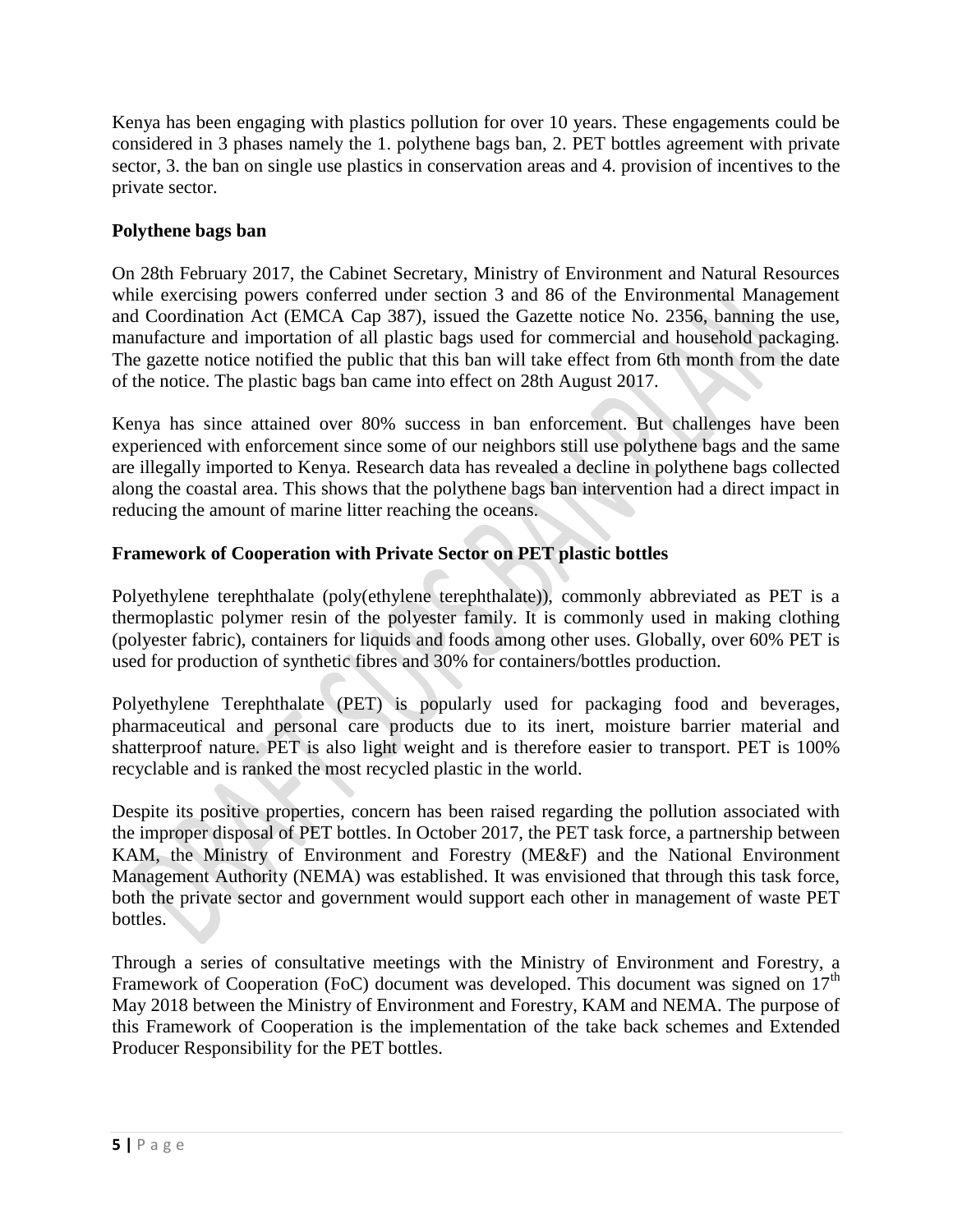Under this Framework of Cooperation, Parties agreed to collaborate and KAM to establish and implement a structured and sustainable "Take Back Schemes" and Extended Producer Responsibility schemes for PET bottles. KAM's obligations under this FoC included to:-

- Establish and implement the agreed Take Back and Extended Producer Responsibility schemes for PET Bottles.
- Undertake clean-up activities on PET waste Bottles before the schemes are fully implemented in partnership with the ME&F and relevant agencies.
- Conduct awareness campaigns to support the established schemes implementation, recycling and up-cycling.
- Support research to meet mutually agreed measures to be undertaken under this Framework of Cooperation.

The Ministry of Environment and Forestry obligations under this FoC include;

- Foster collaborations between the PET Sub sector under KAM and the County Governments in the disposal, collection and recycling of PET waste bottles.
- Promote and engage in national public education and awareness campaigns on responsible use and disposal of PET bottles based on best practices.
- Facilitate inter-governmental relations amongst county government and government agencies to support the objectives of the Framework of Cooperation.
- Formulate necessary environmental policy, legislation and measures to support the goal of the Framework of Cooperation.

The Parties established a National PET Management Committee as a joint public-private partnership committee to support implementation and monitoring of the proposed goal and objectives established under the Framework of Cooperation. The Committee reports to the Cabinet Secretary of the Ministry of Environment and Forestry.

The Committee membership is made up of:

- 1. Representatives of the Ministry of Environment and Forestry.
- 2. Representatives of the National Environment Management Authority.
- 3. Representatives of the Council of Governors.
- 4. Representatives of the Ministry of Industrialization.
- 5. Representatives from the Kenya Association of Manufacturers (including PETCO).

The mandate of the Committee include:

- To monitor the implementation of this Framework of Cooperation.
- To prepare and submit quarterly progress reports to the Cabinet Secretary of Environment and Forestry. The progress report of the activities under this Framework of Cooperation will be developed and signed by the duly authorized representatives of the Parties.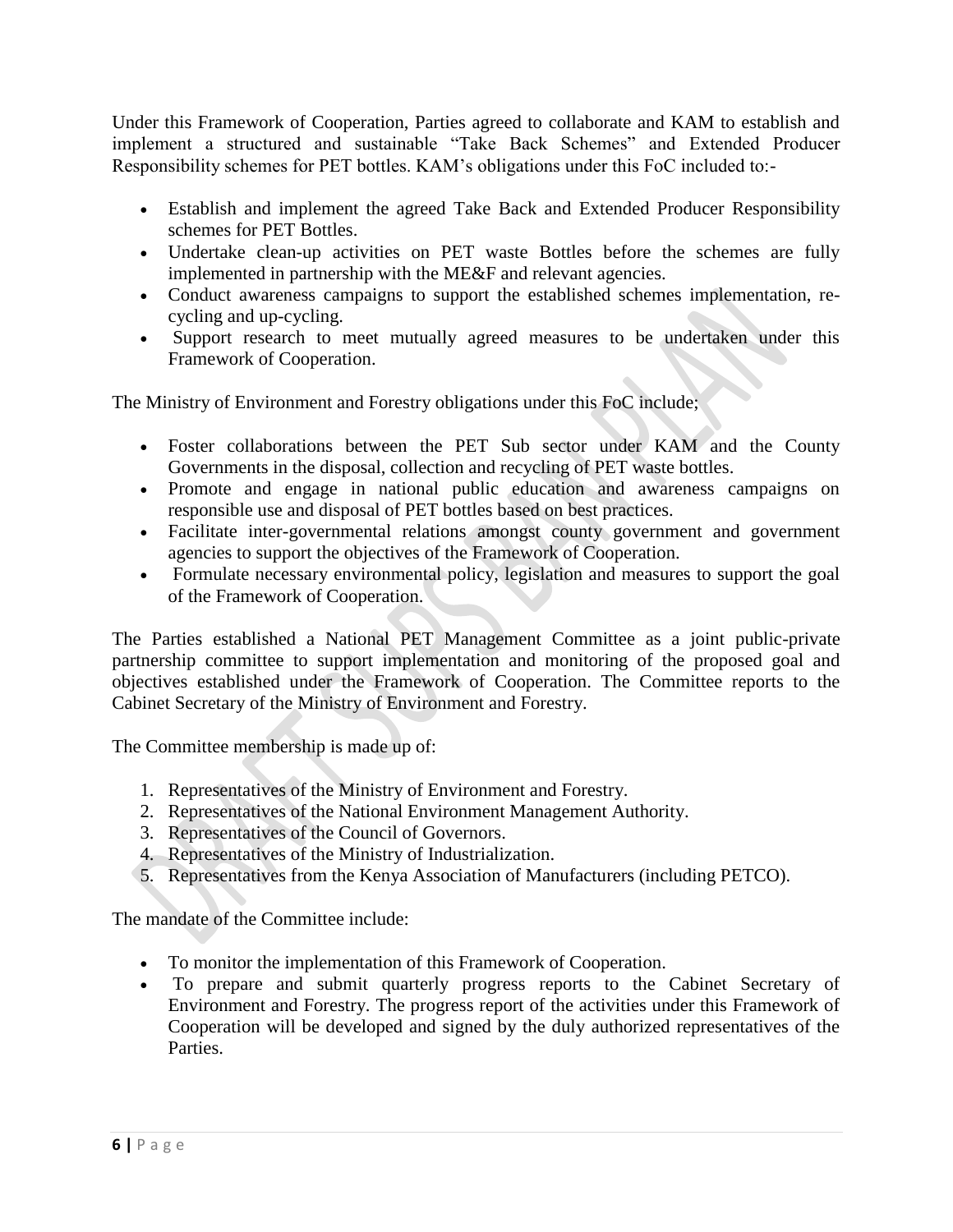Since its inception, the National PET Management Committee develops and submits M&E reports each quarter as required by the FOC. In addition, the Ministry of Environment and Forestry provides written feedback to KAM on the submitted quarterly reports highlighting areas of improvement.

The PET engagements between ME&F and KAM has led to increased investment in plastic recycling and upsurge in volumes of PET bottles recycled. Kenya is now recycling over 2000 tonnes of PET per year.

In addition, the PET engagement has compelled the private sector to develop a plastics action plan to guide their operations, which was launched on  $4<sup>th</sup>$  December 2019. The Action plan reiterates the need for mandatory extended producer responsibility scheme to raise required resources to promote PET waste management.

In response to the demand by the private sector, which is reiterated in the Plastics Action Plan, the ME&F is developing an Extended Producer Responsibility Regulations. The regulations require all producers, converters, importers and distributors of products to bear responsibility to ensure proper disposal emanating from introduction of their products in the market. It is expected that enactment of the EPR regulations will result in increased collection and recycling of plastics and hence a reduction of marine litter reaching the ocean.

#### <span id="page-6-0"></span>**Incentives for plastic recycling**

The government has provided incentives to promote cleaning of plastics from the environment. The 2019/20 national budget statement provided the exemption from VAT for all services offered to plastic recycling plants and supply of machinery and equipment used in the construction of these plants. The government also reduced corporation tax from 30% to 15% for the first five years for any investor operating a plastic recycling plant. Further, the government deleted the provision for charging Excise Duty on plastic shopping bags to align it with the Environmental Management and Coordination Act which banned them from use.

This gesture by the government has the capacity to encourage new investment in plastic recycling plants, create jobs and support environmental conservation as aspired under the Sustainable Development Goal (SDG) No 12 "Ensure sustainable consumption and production patterns". This gesture is in tandem with the other efforts by government of strengthening legal and policy framework, providing incentives to the private sector as well as establishment of EPR schemes. This initiative is expected to enhance collection and recycling of plastics and hence reduction of plastics being drifted to our oceans.

# <span id="page-6-1"></span>**Ban on single use plastics**

After banning the polythene bags in February 2017, the Ministry of Environment and Forestry also felt the need to upscale this initiative by addressing pollution by other plastics especially the single use plastics with a priority on PET bottles. In September 2017, it extended a ban on the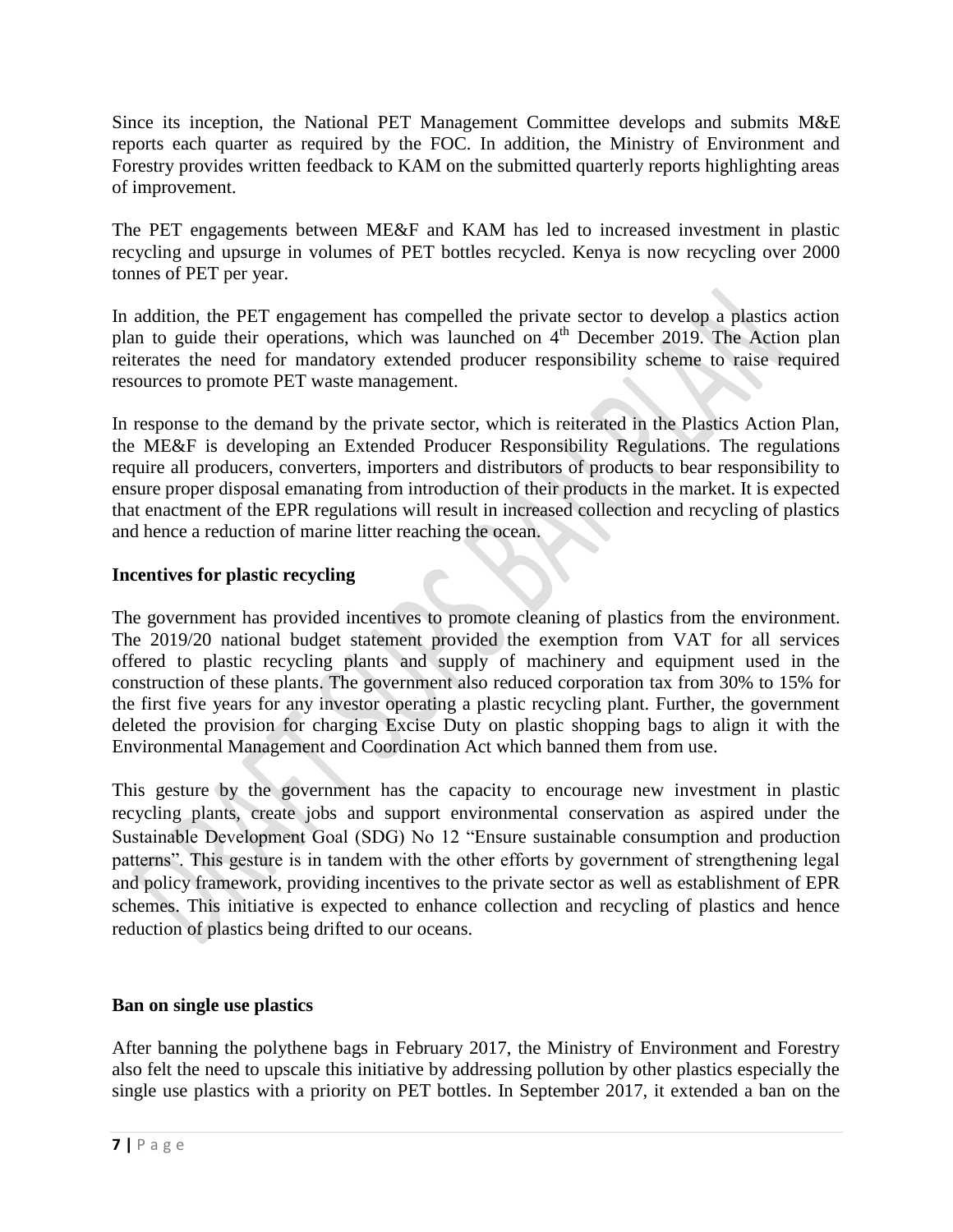use of the disposable PET bottles in Karura Forest and the National reserves and Game Parks, a move aimed at conserving and protecting animals and nature within this ecosystem. This helped to minimize pollution in the parks. However, this restriction was not legislated.

His Excellency the President of the Republic of Kenya while addressing the opening plenary of day 3 of the Women Deliver 2019 Conference at the Vancouver Centre in Vancouver, Canada, on  $4<sup>th</sup>$  June 2019 issued a directive to ban the use of single use plastics in protected areas including National Parks, beaches, forests and conservation areas with effect from  $4<sup>th</sup>$  June 2020. This directive was legislated on  $5<sup>th</sup>$  June 2019 by the Cabinet Secretary for Tourism and Wildlife, through Gazette Notice No.4858, which stated as follows.

*" In exercise of the powers conferred under section 116,2 (d) of the Wildlife Conservation and Management Act, 2013, I give notice of the ban of use of plastic bottles, straws, and related products within the protected areas in the national parks, national reserves, conservation areas and any other designated wildlife protected areas. The ban shall take effect from 4th June, 2020. "*

The Wildlife Management and Conservation Act 2013 provides for the protection of wildlife species, their habitats and eco systems, and lists measures for the protection and management of endangered and threatened species and adoption of a system of zoning that caters for the protection of nesting, breeding and foraging areas. Therefore, the ban is in line with the provisions of this act. The prohibition through Gazette 4858 buttresses and codifies the earlier one by the Ministry of Environment and Forestry in 2017 and expands the products and scope to other protected areas around the country.

The Ministry of Environment and Forestry, Ministry of Interior and Coordination of National Government and Ministry of Devolution and the ASALS in collaboration with the Ministry of Tourism and Wildlife were identified to implement the ban. The Ministry of Environment and Forestry consulted diverse lead agencies and the private sector players such as KEPSA, KAM and PETCO Kenya to agree on implementation of this ban. There is consensus that the following items constitute single use plastics, which are the subject of the ban: –

- 1. Cotton buds
- 2. Cutlery, plates, straws and stirrers
- 3. Sticks for balloons and balloons
- 4. Food containers (some fractions of plastic polymer)
- 5. Cups for beverages (some fractions of plastic polymer)
- 6. Beverage containers (PET bottles)
- 7. Cigarette butts
- 8. Bags
- 9. Crips packets, sweet wrappers, bread bags and confectionery wrappers
- 10. Wet wipes and sanitary items.

The Ministry of Environment and Forestry informed the private sector players of these categories of products and requested them to provide feedback on polymers in each category that may not be categorized as single use plastics. The private sector players were expected to sensitize their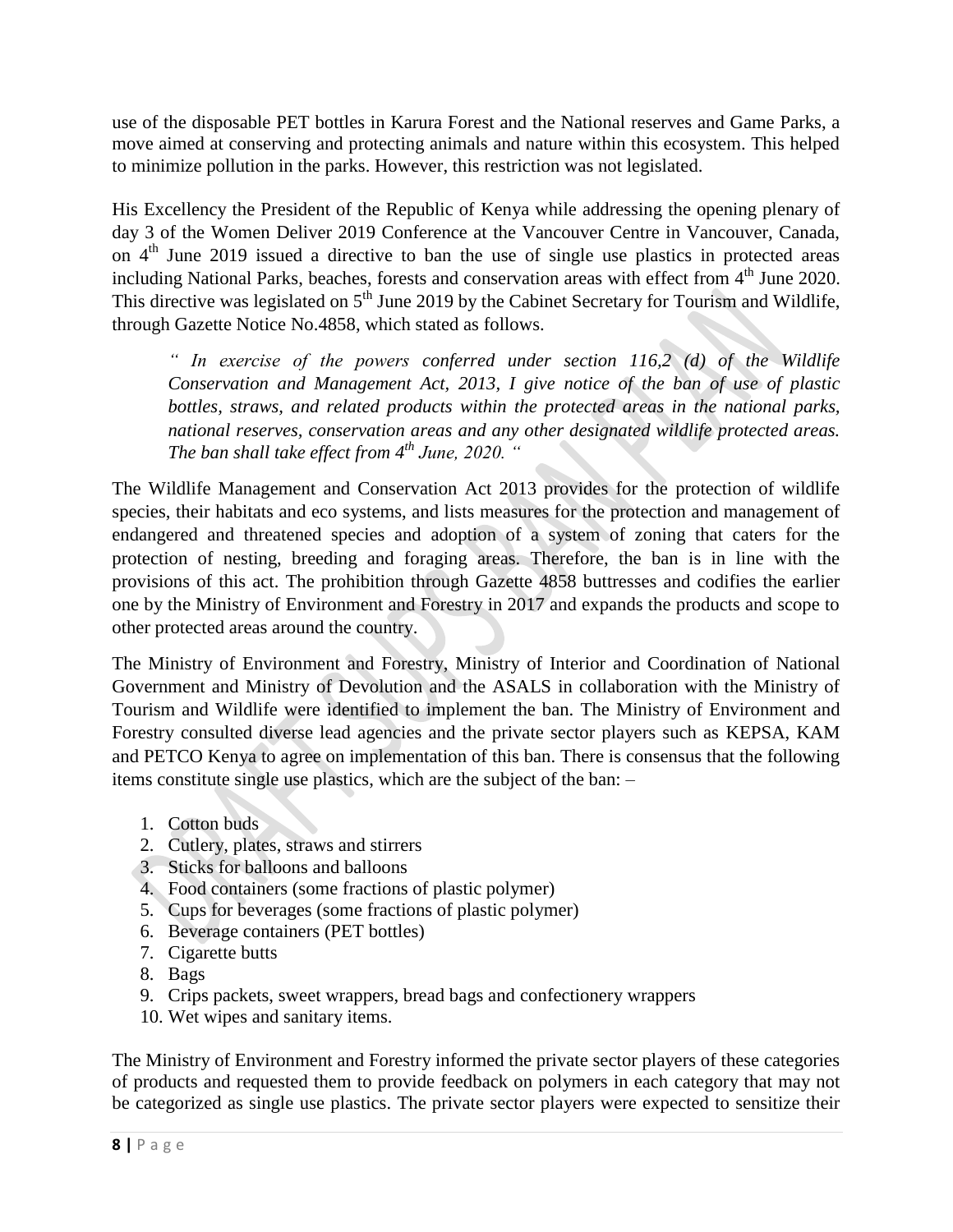membership about this development. This action plan has been developed based on input from private sector players including KEPSA and KAM.

## <span id="page-8-0"></span>**Goal**

The overall goal of the action plan is to keep single use plastics out of all protected areas. The specific objectives of the action plan are to;

- 1. Promote mindset change and public participation on use and management of single use plastics
- 2. Prohibit the use of and littering by SUPs in all protected areas
- 3. Promote development and uptake of innovative and sustainable alternatives to SUPs.
- 4. Propose incentive schemes for private sector players
- 5. Strengthen management of postconsumer SUPs to eliminate their drifting into protected areas
- 6. Upscale enforcement of the ban

## <span id="page-8-1"></span>**The Protected Areas in Kenya**

According to the Wildlife Conservation and Management Act 2013;

A "protected area" means a clearly defined geographical space, recognized, dedicated and managed through legal or other effective means, to achieve long-term conservation of nature with associated ecosystem services and cultural values;

A "conservation area" means a tract of land, lake or sea with notable environmental, natural features, biological diversity, cultural heritage, or historical importance that is protected by law against undesirable changes;

Under Section 54 of the Environmental Management and Coordination Act the Cabinet Secretary may declare any area, land, sea, or river to be a protected natural environment for the purposes of promoting and preserving specific ecological processes, natural environment systems, natural beauty or species of indigenous wildlife or the preservation of biological diversity in general

#### <span id="page-8-2"></span>**Categories of Protected areas**

The following are considered as protected areas in Kenya:-

- 1. National parks.
- 2. National reserves and wildlife sanctuaries.
- 3. National monuments. e.g. The Kaya forest.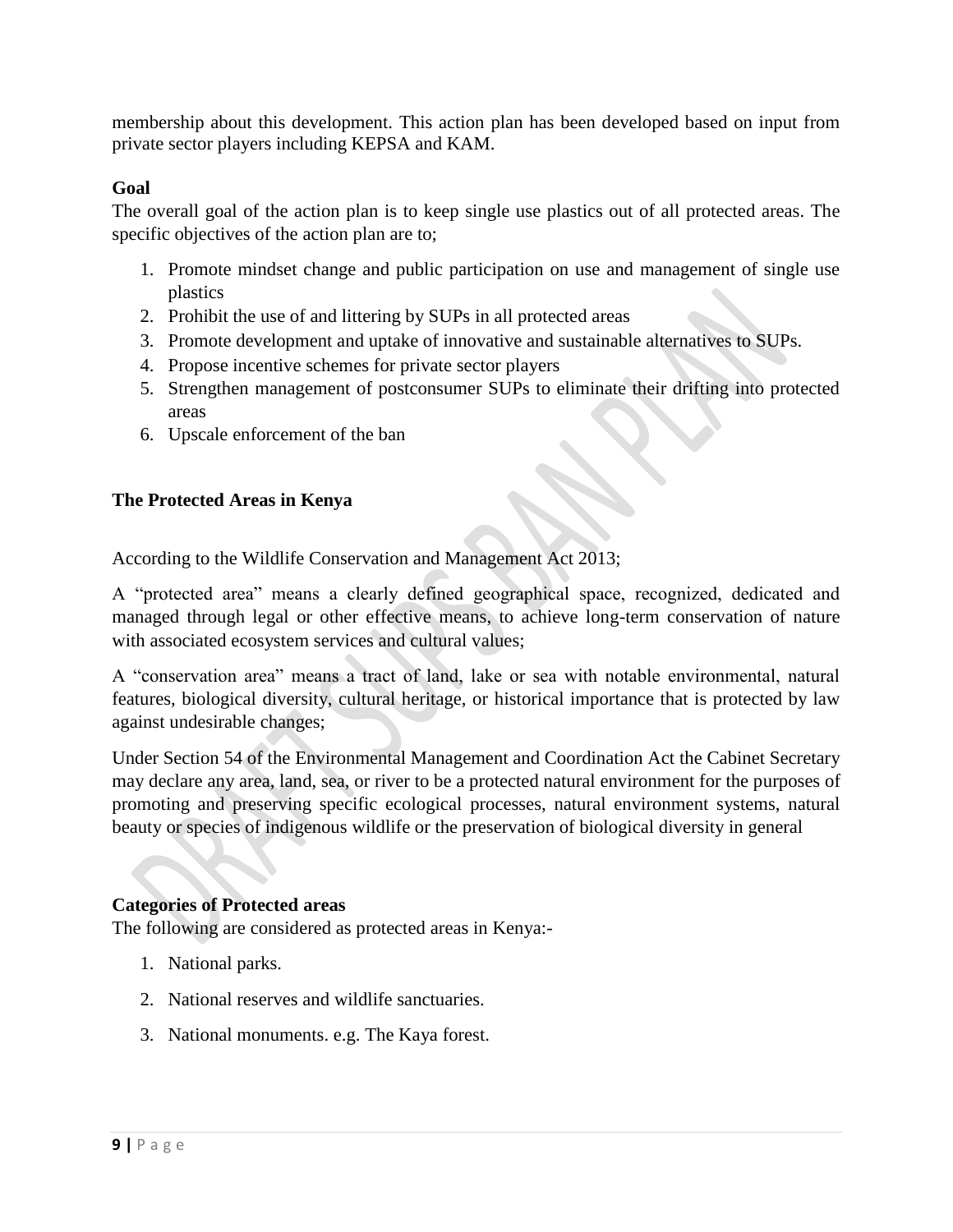- 4. Biosphere reserves- Are reserves that conserve the diversity and integrity of biotic communities of plants and animals within natural ecosystems and safeguard the genetic diversity of species.
- 5. World heritage sites. e.g Sibiloi national park.
- 6. Ramsar sites. Kenya is a member of the Ramsar Convention of 1990. These sites are preserved as wetlands of International importance and includes Lake Nakuru, Lake Naivasha, Lake Elmentaita, Lake Baringo and the Tana River Delta.
- 7. Beaches.
- 8. Protected forests.

#### <span id="page-9-0"></span>**Legal Provisions Addressing Waste Management in Kenya**

Some of the legal provisions addressing waste management in Kenya are;

- 1. The Constitution on Kenya 2010 provides that every Kenyan has a right to a clean and healthy environment and obligates the state to eliminate processes and activities that are likely to endanger the environment. Every person has an obligation to cooperate with state organs and other persons to protect and conserve the environment. The constitution also calls on Counties to implement specific national government policies on natural resources and environmental conservation including waste management, soil and water conservation and forestry.
- 2. The National Environmental Policy 2013- has an objective to ensure sustainable management of unique terrestrial and aquatic ecosystems through the use of innovative environmental management tools such as incentives, disincentives, total economic valuation, indicators of sustainable development, Strategic Environmental Assessments (SEAs), Environmental Impact Assessments (EIAs), Environmental Audits (EA) and Payment for Ecosystem Services (PES) and the polluter pays principle. To achieve a clean and healthy environment the policy seeks to discourage and eliminate unsustainable patterns of production and consumption while instituting intensified awareness creation on the impacts of using non-biodegradable materials such as single use plastics.
- 3. Environmental Management and Coordination Act. 1999(EMCA)-
	- Defines a pollutant as including any substance whether liquid, solid, or gaseous which may directly or indirectly alter the quality of any element of the receiving environment or is hazardous or potentially hazardous to human health or the environment,
	- Pollution is described as the process of emitting, or depositing wastes so as to adversely affect beneficial use, cause conditions which are hazardous or potentially hazardous to public health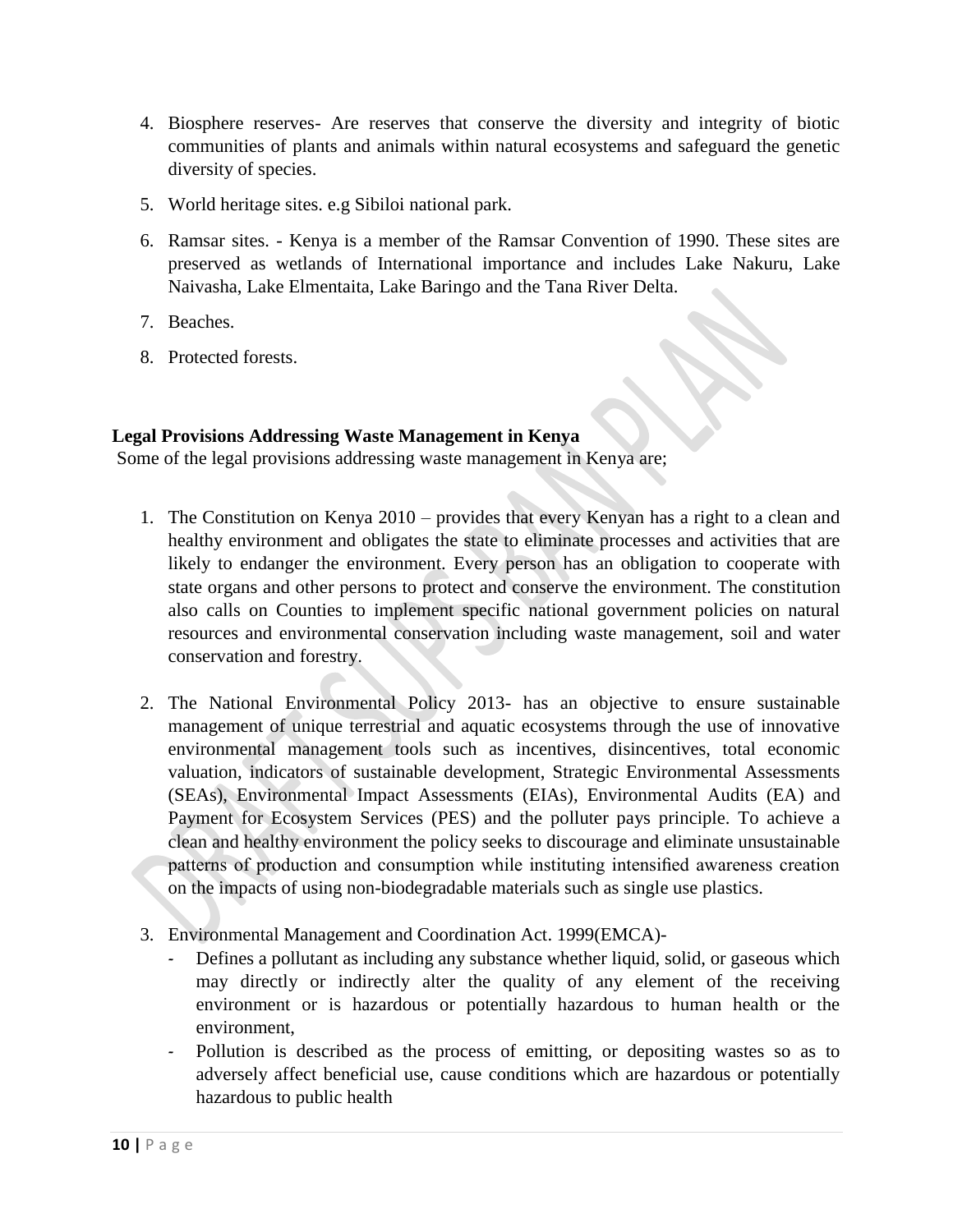- Section 50 (c) calls on the authority to identify potential threats to biological diversity and devise measures to remove or arrest their effects
- Section 51 (b) calls for the selection and management of protected areas so as to promote the conservation of various terrestrial and aquatic ecosystems
- Section 54 empowers the cabinet secretary of environment to declare any area, land, sea, or river to be a protected natural environment for the purposes of promoting and preserving specific ecological processes, natural environment systems, natural beauty or species of indigenous wildlife or the preservation of biological diversity in general
- Section 55 (5) provides that any person who releases or causes to be released into the coastal zone any polluting or hazardous substances shall be guilty of an offence
- Section 86 (1) calls on the authority to identify materials and processes that are dangerous to the environment and human health
- Section 86 (2) prescribe the standards for wastes, their classification, and analysis and formulate and advise on standards of disposal methods and means for such waste
- Section 87 on the prohibition against dangerous handling and disposal of wastes provides that;
- (1) No person shall discharge or dispose of any wastes whether generated within or outside Kenya in such a manner as to cause pollution in the environment or ill health to any person
- (2) Every person whose activities generates wastes shall employ measures essential to minimize wastes through treatment, reclamation and recycling
- 4. Waste Management Regulations of 2006-
	- Section 1 prohibits littering and calls for waste segregation by generators
	- Section 6 on cleaner production principles calls for the elimination of toxic raw materials, adoption of a life cycle approach to identify and eliminate potential negative impacts of the product, enabling recovery and reuse of products where possible, reclamation and recycling and incorporation of environmental concerns in the design, production and disposal of a product.
- 5. Draft National Sustainable Waste Management Policy, 2019-
	- Section 3.1.1 calls for the adoption of the Waste Management Hierarchy which prioritizes waste prevention, reduction, reuse, recycling and composting
	- Section 3.1.2 calls for source reduction, formulation of a National Zero Waste Strategy that prioritizes; waste prevention, education and awareness programs, economic instruments to promote waste prevention at industrial level, formulation of regulations that require producers to use eco-friendly raw materials and generate less waste, use cleaner production technologies and manufacture eco-friendly products, packaging and labels that promote circularity
	- Require all producers, manufacturers, processers, and importers to declare the life cycle environmental impact of their products and packaging
	- Sustainable Packaging Regulations to reduce waste from packaging materials and labelling guidelines requiring all producers to inform sellers and consumers of the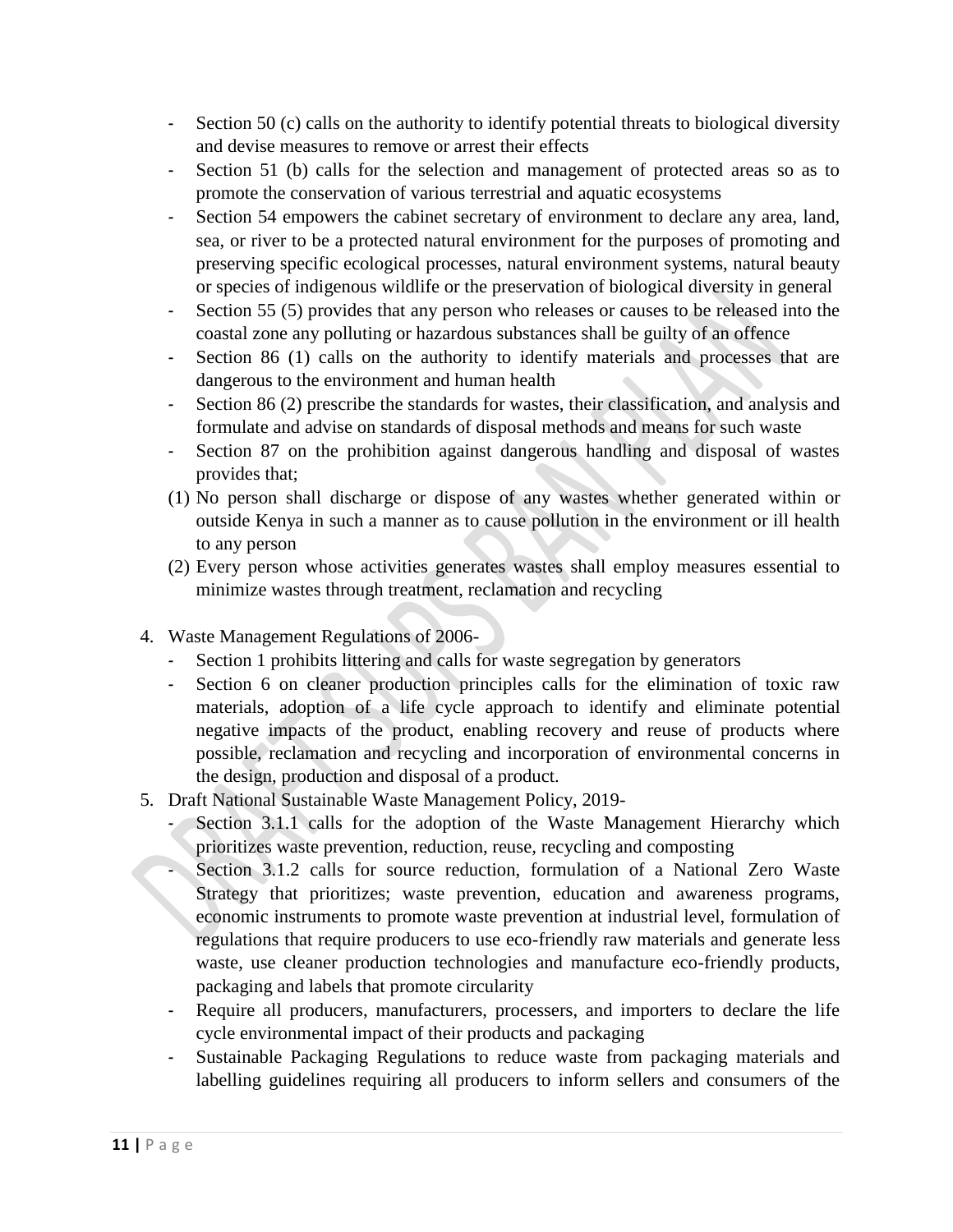characteristics of their products and packaging, reuse, return, recyclability, and measures to be taken with regard to waste management at the post-consumer stage

- provides for the government to develop a strategy to phase out single use plastics.
- 6. Draft National Sustainable Waste Management Bill,2019-
	- Assigns waste management duties to national and county government, public and private entities as well as individual citizens
	- Section 6 (2) provides for the formation of a Waste Management Council whose roles include; identification of waste reduction, material reuse and recycling strategies in relevant sectors and development of a National Strategy to reduce land-based pollution to the marine environment
	- Section 9 (2) proposes development of regulations on the closure of open/uncontrolled dumpsites
	- Section 11 calls for the establishment of take-back/return schemes for products and packaging
- 7. Draft Plastic bag control and Management Regulations of 2018
	- Section 6.4 provides that an application for authorization to manufacture, export, import or use plastic flat bags for industrial use shall submit a recycling plan
	- Section 9 on criteria for exemption provides that a packaging may not be eligible for exemption if it constitutes an over-packaging, or if there exists any other reasonably feasible non-plastic alternative packaging material
	- Section 10 on the recycling plan under section 6, calls on the producers to develop and maintain a plan that supports collection and recycling of plastic packaging. Such a plan can be executed individually or jointly
- 8. Draft Extended Producer Responsibility Regulations. (2020)-has provided for all producers of products to join an Extended Producer Responsibility scheme and form Producer Responsibility Organizations (PROs) to manage their products at the postconsumer stage. The regulations will provide a list of products that shall subject to extended producer responsibility obligations which will be updated regularly to provide for new developments in the market

Despite all these provisions, single use plastics are still a menace in the environment especially in the protected areas. This necessitated the need for a more proactive and sustainable approach to manage the single use plastic menace in the environment.

# <span id="page-11-0"></span>**Categories of Single Use Plastics**

The Table below provides different categories of single use plastics

| <b>Plastic polymer</b>   | <b>Products</b>                           |
|--------------------------|-------------------------------------------|
| <b>LDPE</b>              | Bags, trays, containers, food packaging   |
| Low Density Polyethylene | film                                      |
| PS                       | Cutlery, plates $& \text{coups}$          |
| Polystyrene              |                                           |
| EPS                      | Hot drink cups, insulated food packaging, |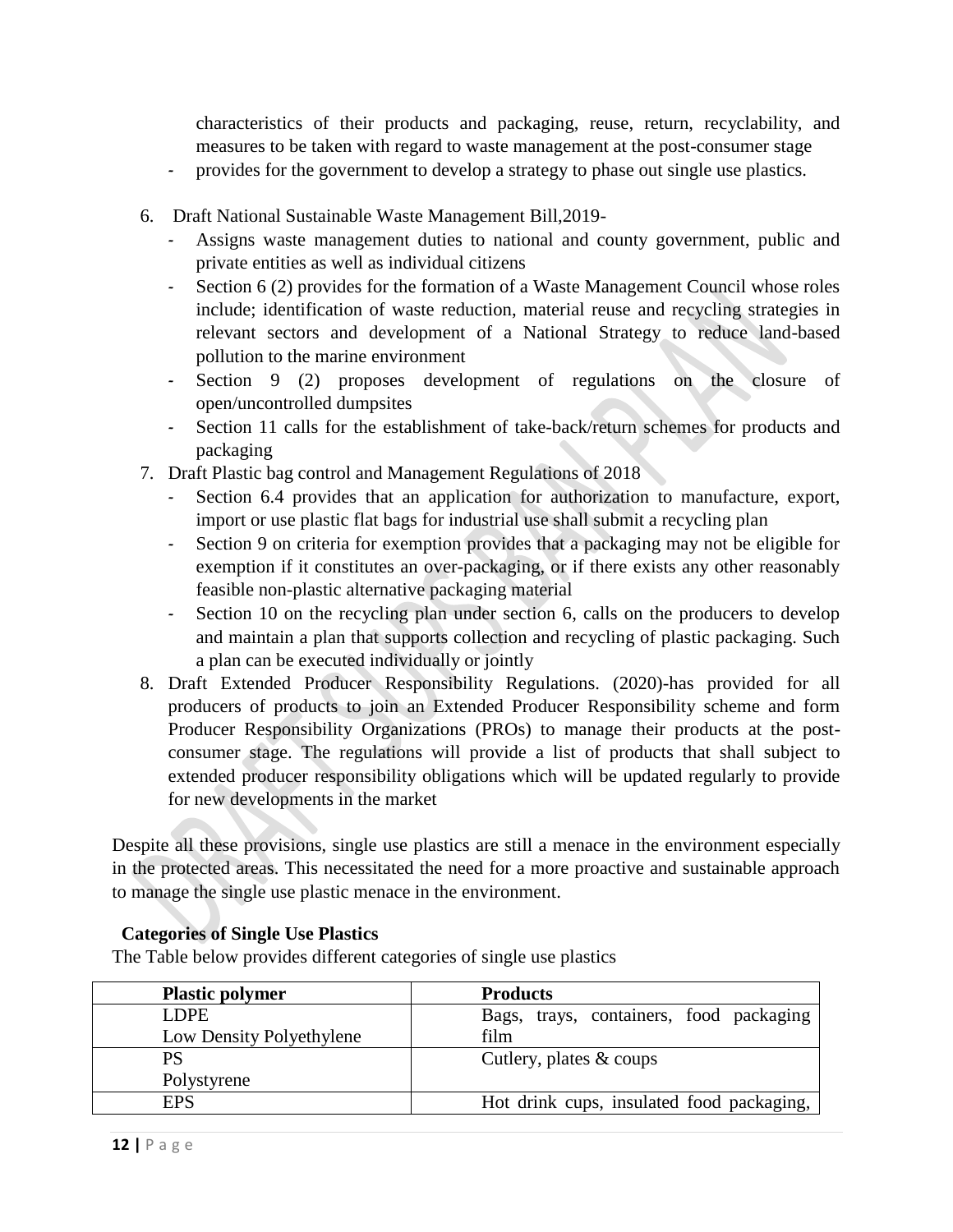| Expanded polystyrene             | protective packaging for fragile items       |  |  |  |  |  |  |
|----------------------------------|----------------------------------------------|--|--|--|--|--|--|
| РP                               | Microwave dishes, ice cream tubs, potato     |  |  |  |  |  |  |
| Polypropylene                    | chip bags, bottle caps                       |  |  |  |  |  |  |
| <b>PET</b>                       | drinks.<br>Bottles for water and other       |  |  |  |  |  |  |
| Polyethylene Terephthalate       | dispensing containers for cleaning fluids,   |  |  |  |  |  |  |
|                                  | biscuit trays                                |  |  |  |  |  |  |
| <b>HDPE</b>                      | Milk bottles, freezer bags, shampoo bottles, |  |  |  |  |  |  |
| <b>High Density Polyethylene</b> | ice cream containers                         |  |  |  |  |  |  |

Source: UNEP (2018) Single Use Plastics

# <span id="page-12-0"></span>Proposed alternatives to the banned single use plastics

The table below shows the banned single use plastics in conservation areas and proposed alternatives.

| No.            | Proposed Single Use Plastics to be         | <b>Alternatives</b>                          |
|----------------|--------------------------------------------|----------------------------------------------|
|                | <b>Banned</b>                              |                                              |
| 1              | Disposal cutlery, forks, knives, spoons,   | cutlery - Wooden/metallic or<br>paper        |
|                | chopsticks, straws and beverage stirrers   | without plastic lining and locally available |
|                |                                            | alternatives i.e. coconut husks<br>and       |
|                |                                            | bamboo                                       |
| $\overline{2}$ | <b>PET</b> bottles                         | Reusable plastic/glass bottles               |
|                |                                            | Drinks to be taken or served in designated   |
|                |                                            | places                                       |
| 3              | Non-woven plastic carrier bags             | Reusable woven carrier bags                  |
| $\overline{4}$ | Cigarettes with plastic filters (butts)    | Cigarettes with non-plastic butts            |
|                |                                            | (smoking permitted only in designated        |
|                |                                            | areas)                                       |
| 5              | Plastic cotton bud sticks                  | Wooden cotton bud sticks                     |
| 6              | Expanded Polystyrene (EPS) beverage        | Use reusable beverage containers             |
|                | containers                                 |                                              |
| 7              | Crisps packets, sweet wrappers and         | Use paper wrappers                           |
|                | confectionery wrappers                     |                                              |
| 8              | Sanitary items such as diapers (does not   | Use reusable diapers/towels.                 |
|                | include sanitary pads)                     |                                              |
| 9              | Wet wipes                                  | Hand sanitizer or hand washing with          |
|                |                                            | water and soap, use tissue paper.            |
| 10             | Lollipop sticks                            | Paper lollipop sticks                        |
| 11             | Single use plastic dental flosser          | Dental Lace plastic-free dental floss        |
| 12             | Single use toiletries packaged in plastics | Use refillable liquid soap containers        |
|                | such as soap, lotions, shampoos etc.       |                                              |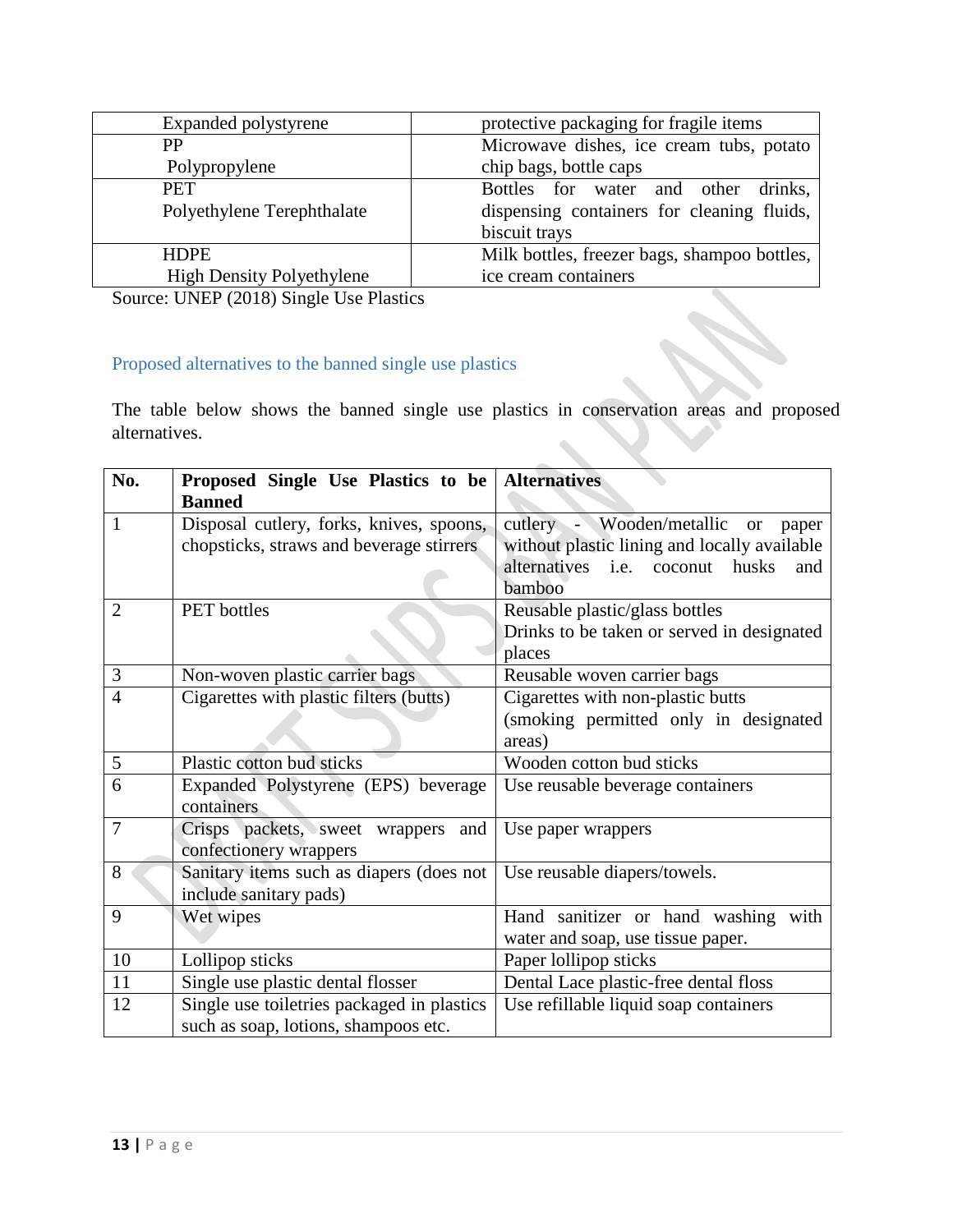#### <span id="page-13-0"></span>**Pathways of Single Use Plastics into the Environment**

Plastic pollution in terrestrial, freshwater and marine environments has been identified as a global problem. Plastic materials resulting from mismanaged waste enters the environment through open dumping and may be carried away by storm water or blown into streams, rivers or directly into the oceans by wind. Waste water is a significant source of micro plastic pollution into aquatic ecosystems. These micro-plastics can travel vast distances or be deposited as sediment on the sea bed. Plastic debris accounts for 60-80% of marine litter, reaching 90-95% in some water bodies. 80% of the litter originates from land-based sources while the rest is oceanbased and includes fishing nets and ropes. Land sources includes illegal dumping (mismanaged plastic waste) and inadequate waste management measures.

Kenya's most important pathways into the environment for SUPs are: littering; (throw away culture, poor waste management habits); Storm water entrainment; wind and water currents /tides. The SUPs entry into the above path is by direct or indirect introduction as highlighted below:

- a) Direct introduction into the protected areas arises through a culture of littering by visitors & facilities within the protected areas. A typical example is the littering by road users using the Northern corridor (A103) as the they traverse the Tsavo National Park
- b) Indirect introduction occurs primarily through drifting from areas outside the protected areas e.g. cities, towns, into the protected areas. Typical activities leading generating the drifting SUPs litter include: agriculture, tourism, construction, transport, domestic and uncontrolled landfilling (dumpsites such as Dandora, Mwakirunge & Kachock)

SUPs present a unique management challenge due to their volumes and mobility once they are released into the environment. Their dispersal through the various pathways identified above has implication on the mechanisms to the ban thus calling for a two prong approach of prohibiting their use in protected areas while taking action to reduce and possibly halt drift from upstream areas.

#### <span id="page-13-1"></span>**Impacts and Mitigation options of Single Use Plastics**

The table below presents the impacts of single use plastics to the environment and mitigation actions that could be undertaken.

|         | <b>IMPACTS</b>                                                                         | <b>MITIGATIONS OPTIONS</b> |                                   |  |  |  |  |
|---------|----------------------------------------------------------------------------------------|----------------------------|-----------------------------------|--|--|--|--|
|         | <b>Environmental</b>                                                                   |                            | 1. Curbing growth of single use   |  |  |  |  |
| $\cap$  | Soil and water contamination                                                           |                            | plastics via bans, levy, tax etc. |  |  |  |  |
| $\circ$ | Entanglement of invertebrates, birds, mammals and $ 2$ . Ban of microbeads in personal |                            |                                   |  |  |  |  |
|         | turtles leading to starvation and even death                                           |                            | care products and cosmetics       |  |  |  |  |
|         | Aesthetic values; eye sore                                                             |                            | 3. Raising awareness among the    |  |  |  |  |
|         | <b>Biodiversity loss</b>                                                               |                            | public on the harm caused by      |  |  |  |  |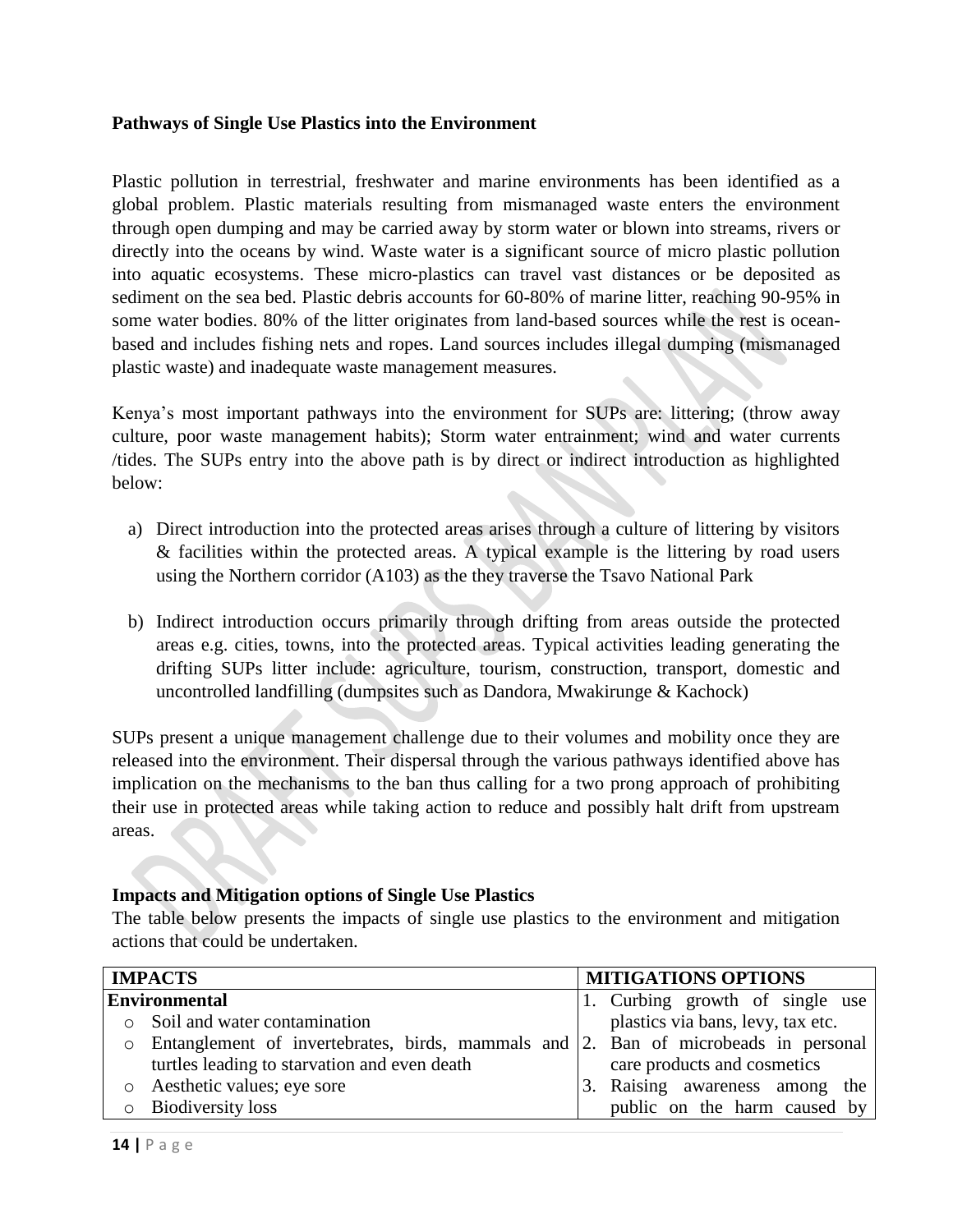|            | <b>IMPACTS</b>                                            |    | <b>MITIGATIONS OPTIONS</b>           |
|------------|-----------------------------------------------------------|----|--------------------------------------|
| $\circ$    | Ingestion by aquatic organisms causing physical           |    | plastic pollution (Education and     |
|            | damage, blockage, infection, starvation and even death    |    | Outreach Programs) to modify         |
| $\bigcirc$ | Food chain contamination                                  |    | behavior                             |
| $\circ$    | Aggravate disasters such as flooding                      | 4. | Discourage/prohibit the use of       |
|            | <b>Economic</b>                                           |    | single use plastic bags              |
| $\circ$    | Negative impacts on tourism; reduced revenue              |    | 5. Reducing plastic waste generation |
| $\circ$    | Adverse impacts on fisheries; contaminated catch,         |    | 6. Preventing illegal plastic waste  |
|            | damaged nets and vessels                                  |    | dumping                              |
| $\circ$    | Negative impacts on shipping                              | 7. | Collection and removal of old or     |
| $\circ$    | Negative impacts on recreational activities               |    | abandoned nets for recycling         |
| $\circ$    | Impairment of marine environment                          |    | recycle, reprocess,<br>8. Reduce,    |
| $\circ$    | Economic cost of clean-up or restoration                  |    | recovery                             |
| $\circ$    | Loss of value for material as a result of being used once | 9. | Managing mismanaged<br>plastic       |
|            | <b>Health and Social impacts</b>                          |    | waste                                |
| $\circ$    | Carrier of pollutants; pesticide residue and organic      |    |                                      |
|            | pollutants such as PCBs and DDT that can bio              |    |                                      |
|            | accumulate in fish, birds and reach humans                |    |                                      |
| $\circ$    | Leaching of toxic chemicals; carcinogenic                 |    |                                      |
| $\circ$    | Toxic emissions when burned; furans and dioxins           |    |                                      |
| Ο          | Increased risk of vector borne diseases                   |    |                                      |
| $\bigcirc$ | Loss of livelihoods                                       |    |                                      |
| ∩          | Increased incidences of chronic diseases                  |    |                                      |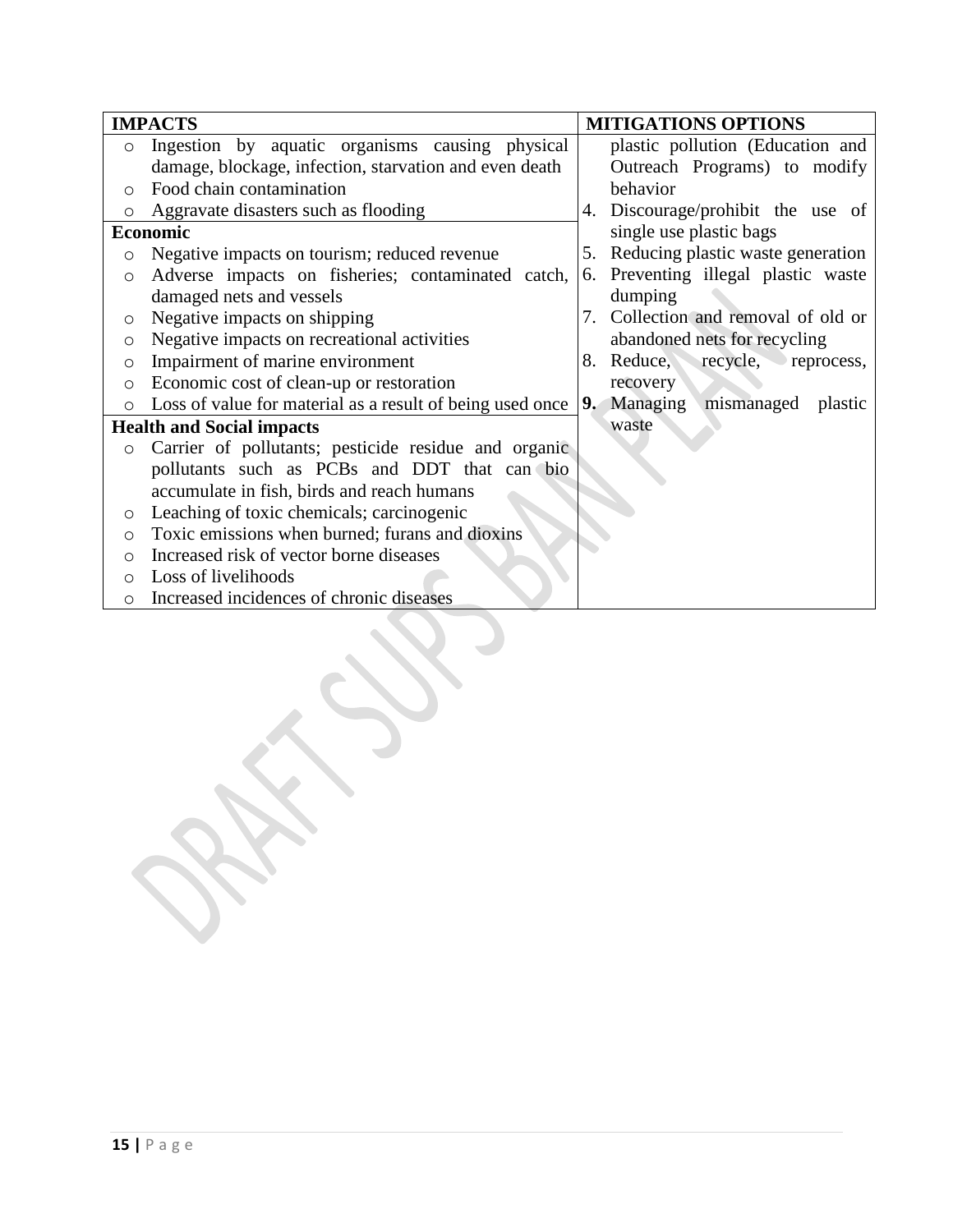<span id="page-15-0"></span>**Action Plan for Implementation of the Ban On Single Use Plastics** (GAZETTE NOTICE 4858)

#### **Objectives**

- 1. Promote mindset change and public participation on use and management of single use plastics
- 2. Prohibit the use of and littering by SUPs in all protected areas
- 3. Promote development and uptake of innovative and sustainable alternatives to SUPs.
- 4. Promote incentive schemes for private sector players
- 5. Strengthen management of postconsumer SUPs to eliminate their drifting into protected areas

|  |  | 6. Upscale enforcement of the ban |  |
|--|--|-----------------------------------|--|
|--|--|-----------------------------------|--|

| Objective      | <b>Activities</b> | <b>Actors</b> | <b>Indicators</b> | <b>Expected</b> | <b>Time</b>    | Q                       | Q            | Q              | Q                       | Q                       |
|----------------|-------------------|---------------|-------------------|-----------------|----------------|-------------------------|--------------|----------------|-------------------------|-------------------------|
|                |                   |               |                   | output          | Q <sub>3</sub> | $\overline{\mathbf{4}}$ | $\mathbf{1}$ | $\overline{2}$ | $\overline{\mathbf{3}}$ | $\overline{\mathbf{4}}$ |
| Promote        | Publicity on      | MEF,          | No. of            | Single          |                |                         |              |                |                         |                         |
| mindset        | radio, social     | MTW,          | publicity         | plastic         |                |                         |              |                |                         |                         |
| change and     | media,            | KFS,          | releases          | issues          |                |                         |              |                |                         |                         |
| public         | television        | KWS,          | No. of            | publicized      |                |                         |              |                |                         |                         |
| participatio   |                   | NEMA,         | media             |                 |                |                         |              |                |                         |                         |
| on<br>use<br>n |                   | Media         | platforms         |                 |                |                         |              |                |                         |                         |
| and            |                   | houses,       | used              |                 |                |                         |              |                |                         |                         |
| manageme       | Develop           | MEF,          | Guidelines        | Curriculu       |                |                         |              |                |                         |                         |
| nt of single   | guidelines        | MoF,          | , Reports,        | m               |                |                         |              |                |                         |                         |
| use plastics   | for               | NEMA,         |                   | guidelines      |                |                         |              |                |                         |                         |
|                | mainstreami       | Curriculu     |                   |                 |                |                         |              |                |                         |                         |
|                | ng plastic        | m             |                   |                 |                |                         |              |                |                         |                         |
|                | issues in the     | developm      |                   |                 |                |                         |              |                |                         |                         |
|                | curriculum        | ent           |                   |                 |                |                         |              |                |                         |                         |
|                | at all levels     | institution   |                   |                 |                |                         |              |                |                         |                         |
|                |                   | $\mathbf{s}$  |                   |                 |                |                         |              |                |                         |                         |
|                | Rejuvenate        | MEF,          | No. of            | <b>SUPs</b>     |                |                         |              |                |                         |                         |
|                | environmen        | MoE,          | learning          | programm        |                |                         |              |                |                         |                         |
|                | tal related       | NEMA,         | institutions      | e in clubs      |                |                         |              |                |                         |                         |
|                | clubs in          | WCK,          | with              |                 |                |                         |              |                |                         |                         |
|                | learning          | clubs in      | engaged           |                 |                |                         |              |                |                         |                         |
|                | institutions      | learning      | clubs             |                 |                |                         |              |                |                         |                         |
|                | to prioritize     | institution   |                   |                 |                |                         |              |                |                         |                         |
|                | single use        | S             | Annual            |                 |                |                         |              |                |                         |                         |
|                | plastics          |               | Reports           |                 |                |                         |              |                |                         |                         |
|                | Develop           | NEMA,         | No. of            | <b>SUPs</b>     |                |                         |              |                |                         |                         |
|                | and               | MEF,          | guidelines        | Managem         |                |                         |              |                |                         |                         |
|                | disseminate       | MoTW,         | disseminat        | ent             |                |                         |              |                |                         |                         |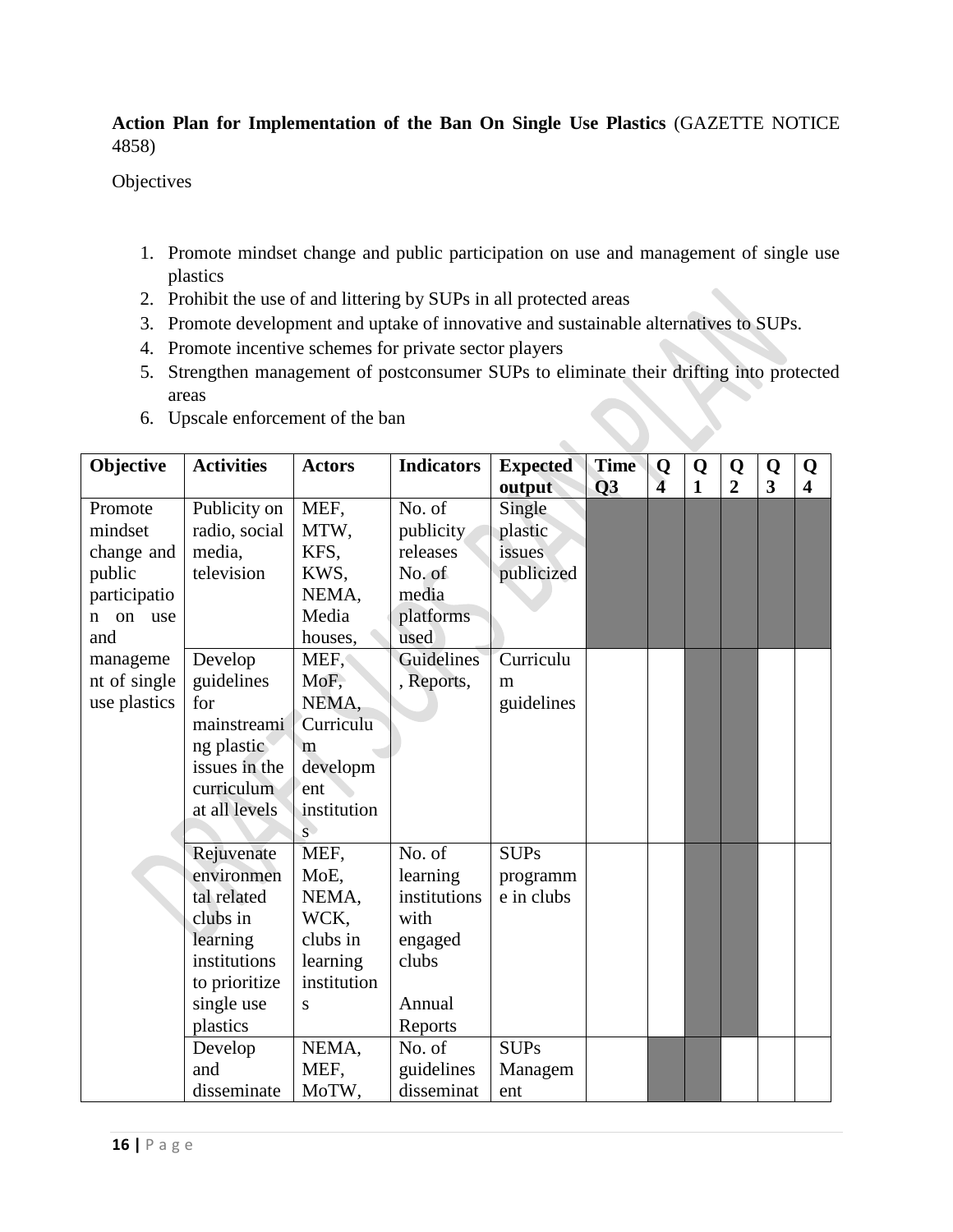| Objective                                         | <b>Activities</b>                                                                                                                                                                   | <b>Actors</b>                                                  | <b>Indicators</b>                            | <b>Expected</b><br>output                                   | <b>Time</b><br>Q <sub>3</sub> | Q<br>$\overline{\mathbf{4}}$ | Q<br>$\mathbf{1}$ | Q<br>$\overline{2}$ | Q<br>$\overline{\mathbf{3}}$ | Q<br>$\overline{\mathbf{4}}$ |
|---------------------------------------------------|-------------------------------------------------------------------------------------------------------------------------------------------------------------------------------------|----------------------------------------------------------------|----------------------------------------------|-------------------------------------------------------------|-------------------------------|------------------------------|-------------------|---------------------|------------------------------|------------------------------|
|                                                   | <b>SUP</b><br>managemen<br>t guidelines                                                                                                                                             | KFS,<br>KEFRI,<br>KWS,<br>KEPSA,<br><b>KAM</b>                 | ed                                           | guidelines                                                  |                               |                              |                   |                     |                              |                              |
|                                                   | Develop<br>and<br>disseminate<br>posters,<br>brochures<br>and fliers<br>with clear<br>pictures and<br>graphics in<br>English and<br>Swahili<br>language of<br><b>SUPs</b><br>banned | MEF,<br>MoTW,<br>MoE,<br>NEMA,<br>KWS,<br>KFS,<br><b>KEFRI</b> | Posters,<br>Brochures,<br>fliers,<br>Reports | Posters,<br>brochures,<br>fliers<br>dissemina<br>ted        |                               |                              |                   |                     |                              |                              |
|                                                   | Develop<br>and place<br>signage on<br><b>SUPs</b><br>managemen<br>t                                                                                                                 | MEF,<br>MoTW,<br>MoE,<br>NEMA,<br>KWS,<br>KFS,<br><b>KEFRI</b> | No. of<br>signage<br>erected                 | <b>SUPs</b><br>signage<br>erected                           |                               |                              |                   |                     |                              |                              |
|                                                   | Run public<br>campaigns<br>to change<br>consumer<br>perception                                                                                                                      | MEF,<br>MTW,<br>KFS,<br>KWS,<br>NEMA,<br>Media<br>houses,      | <b>Adverts</b><br>No. of<br>roadshows        | <b>SUPs</b><br>campaign<br>S                                |                               |                              |                   |                     |                              |                              |
| Prohibit<br>the use of<br>and                     | Put notices<br>at entry<br>points                                                                                                                                                   | KFS,<br>KWS,<br>KEFRI,<br>CG's                                 | No. of<br><b>Notices</b><br>erected          | Notices at<br>strategic<br>locations                        |                               |                              |                   |                     |                              |                              |
| littering by<br>SUPs in all<br>protected<br>areas | Provide<br>appropriate<br>waste<br>receptacles                                                                                                                                      | KFS,<br>KWS,<br>CG's                                           | No. of<br>receptacles<br>deployed            | <b>SUPs</b><br>receptacle<br>s at<br>strategic<br>locations |                               |                              |                   |                     |                              |                              |
|                                                   | Ban entry<br>of single                                                                                                                                                              | KFS,<br>KWS,                                                   | No. of<br>occurrence                         | No entry<br>of SUPs                                         |                               |                              |                   |                     |                              |                              |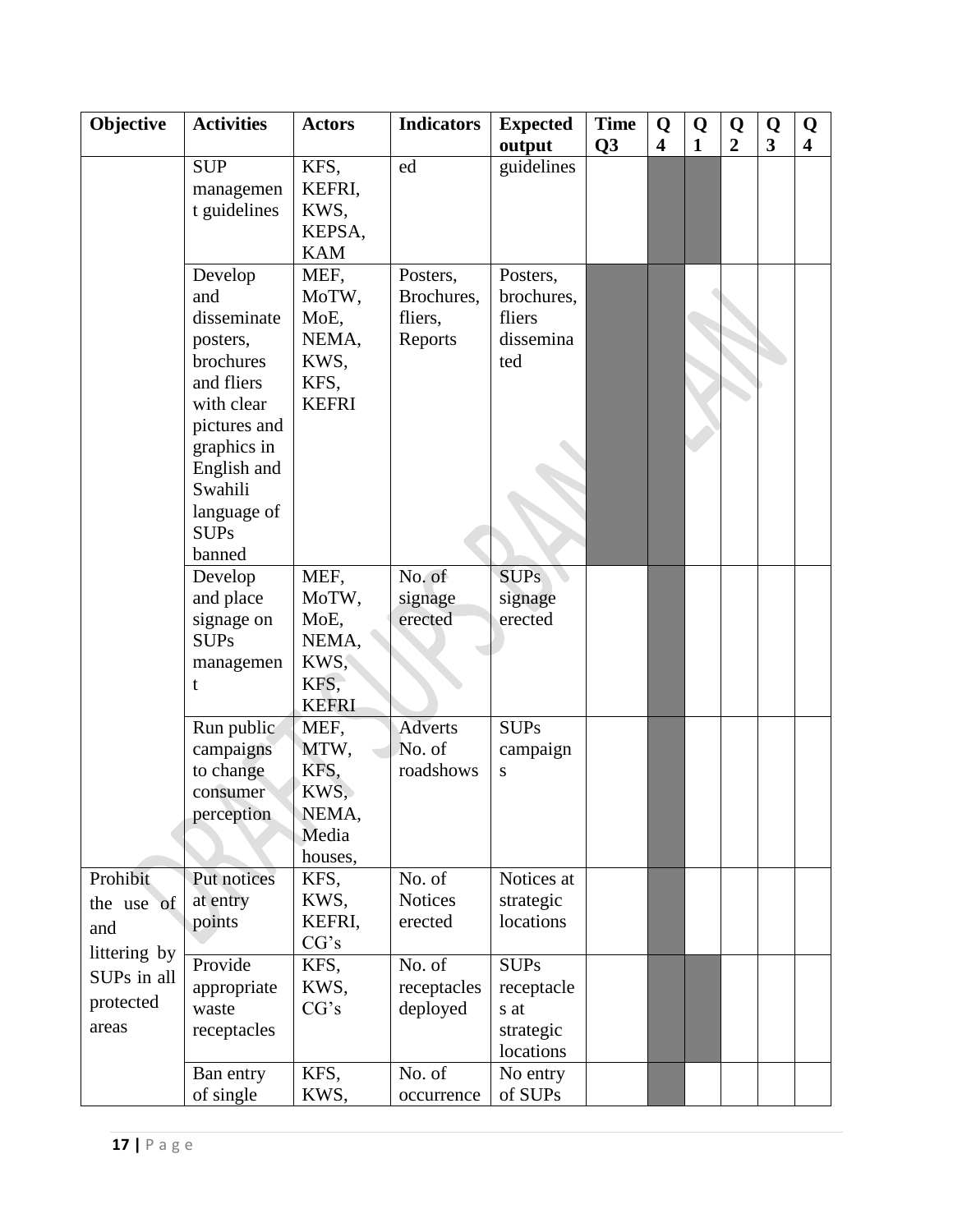| Objective    | <b>Activities</b>          | <b>Actors</b> | <b>Indicators</b>    | <b>Expected</b> | <b>Time</b>    | Q                       | Q            | Q              | Q                       | Q                       |
|--------------|----------------------------|---------------|----------------------|-----------------|----------------|-------------------------|--------------|----------------|-------------------------|-------------------------|
|              |                            |               |                      | output          | Q <sub>3</sub> | $\overline{\mathbf{4}}$ | $\mathbf{1}$ | $\overline{2}$ | $\overline{\mathbf{3}}$ | $\overline{\mathbf{4}}$ |
|              | use plastics               | CG's          | s/                   | in              |                |                         |              |                |                         |                         |
|              |                            |               | violations           | protected       |                |                         |              |                |                         |                         |
|              |                            |               |                      | areas           |                |                         |              |                |                         |                         |
|              | Restrict use               | KFS,          | No. of               | Reduced         |                |                         |              |                |                         |                         |
|              | of SUP in                  | KWS,          | facilities           | use of          |                |                         |              |                |                         |                         |
|              | merchandis                 | KAHC,         | embracing            | <b>SUPs</b>     |                |                         |              |                |                         |                         |
|              | e and                      | CG's          | restricted<br>use of |                 |                |                         |              |                |                         |                         |
|              | supplies for<br>facilities |               | <b>SUPs</b>          |                 |                |                         |              |                |                         |                         |
|              | operating in               |               |                      |                 |                |                         |              |                |                         |                         |
|              | protected                  |               |                      |                 |                |                         |              |                |                         |                         |
|              | areas                      |               |                      |                 |                |                         |              |                |                         |                         |
|              | Promote                    | MEF,          | No of                | Reduced         |                |                         |              |                |                         |                         |
|              | use of                     | MoTW,         | reusable             | use of          |                |                         |              |                |                         |                         |
|              | reusable                   | MoE,          | alternative          | <b>SUPs</b>     |                |                         |              |                |                         |                         |
|              | alternatives               | NEMA,         | S                    |                 |                |                         |              |                |                         |                         |
|              | e.g. bottles,              | KWS,          |                      |                 |                |                         |              |                |                         |                         |
|              | mugs                       | KFS,          |                      |                 |                |                         |              |                |                         |                         |
|              |                            | <b>KEFRI</b>  |                      |                 |                |                         |              |                |                         |                         |
|              | Green                      | MEF,          | No. of               | Reduced         |                |                         |              |                |                         |                         |
|              | procuremen                 | MoTW,         | entities             | use of          |                |                         |              |                |                         |                         |
|              | t e.g.                     | MoE,          | embracing            | <b>SUPs</b>     |                |                         |              |                |                         |                         |
|              | buying in                  | NEMA,         | bulk                 |                 |                |                         |              |                |                         |                         |
|              | bulk to                    | KWS,          | purchase             |                 |                |                         |              |                |                         |                         |
|              | reduce                     | KFS,          |                      |                 |                |                         |              |                |                         |                         |
|              | plastic                    | <b>KEFRI</b>  |                      |                 |                |                         |              |                |                         |                         |
|              | packaging                  |               |                      |                 |                |                         |              |                |                         |                         |
| Promote      | Hold                       | MEF,          | No of                | No. of          |                |                         |              |                |                         |                         |
| developme    | regional                   | MoTW,         | regional             | regional        |                |                         |              |                |                         |                         |
| and<br>nt    | exhibitions                | MoE,          | exhibitions          | exhibition      |                |                         |              |                |                         |                         |
| of<br>uptake | on                         | NEMA,         |                      | S               |                |                         |              |                |                         |                         |
| innovative   | alternatives               | KWS,          |                      |                 |                |                         |              |                |                         |                         |
|              | to single                  | KFS,          |                      |                 |                |                         |              |                |                         |                         |
| and          | use plastics               | <b>KEFRI</b>  |                      |                 |                |                         |              |                |                         |                         |
| sustainable  |                            | COG,          |                      |                 |                |                         |              |                |                         |                         |
| alternatives |                            | Counties      |                      |                 |                |                         |              |                |                         |                         |
| to SUPs.     | Media                      | MEF,          | No. of               | No. and         |                |                         |              |                |                         |                         |
|              | campaigns                  | MoTW,         | media                | media           |                |                         |              |                |                         |                         |
|              | on                         | NEMA,         | campaigns            | houses          |                |                         |              |                |                         |                         |
|              | alternatives               | KWS,          |                      | involved        |                |                         |              |                |                         |                         |
|              | to SUPs                    | KFS,          |                      |                 |                |                         |              |                |                         |                         |
|              |                            | KEFRI,        |                      |                 |                |                         |              |                |                         |                         |
|              |                            | COG           |                      |                 |                |                         |              |                |                         |                         |
|              | Provide                    | MEF,          | No. of               | No. of          |                |                         |              |                |                         |                         |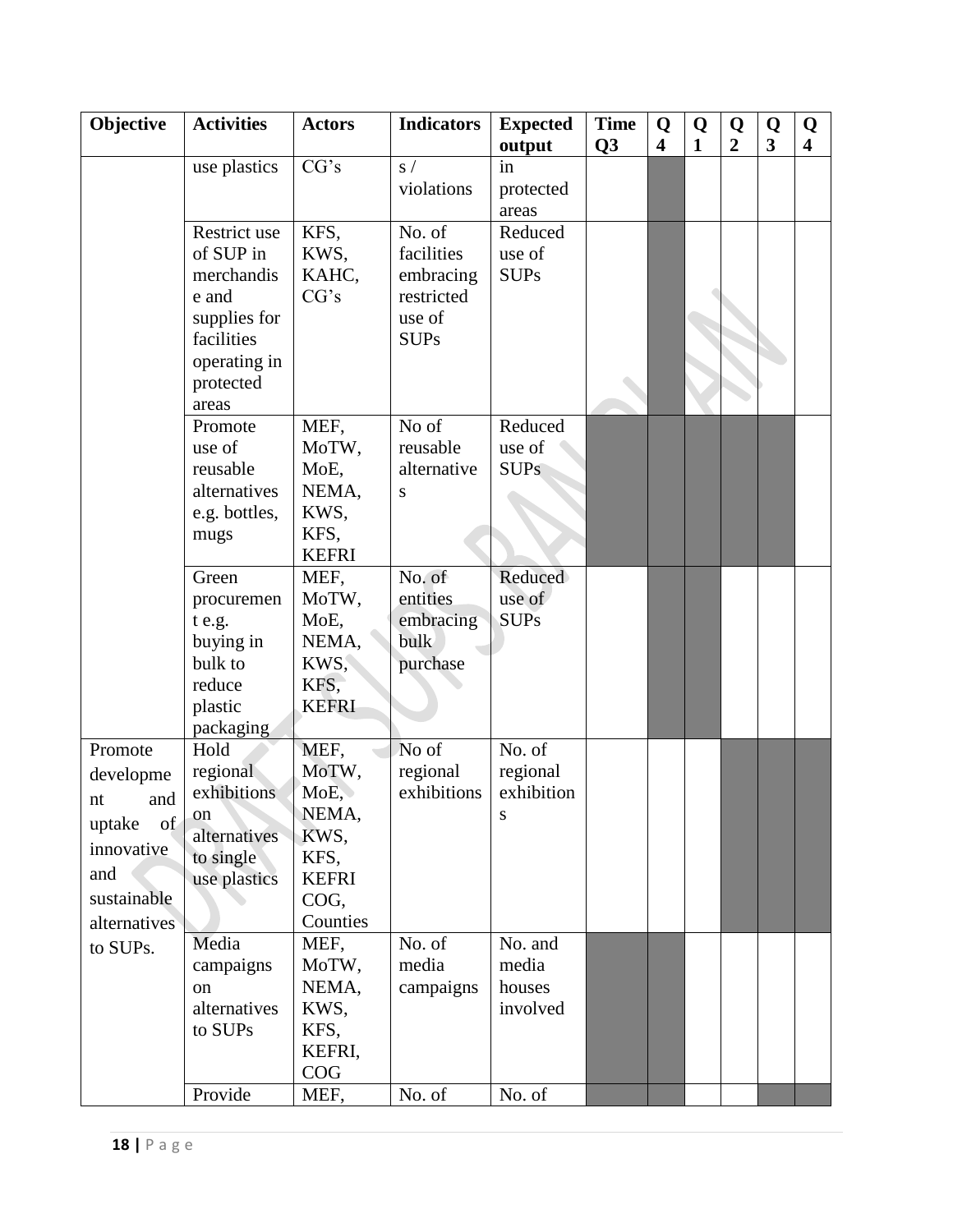| Objective   | <b>Activities</b> | <b>Actors</b> | <b>Indicators</b> | <b>Expected</b> | <b>Time</b> | Q                       | Q            | Q              | Q                       | Q                       |
|-------------|-------------------|---------------|-------------------|-----------------|-------------|-------------------------|--------------|----------------|-------------------------|-------------------------|
|             |                   |               |                   | output          | Q3          | $\overline{\mathbf{4}}$ | $\mathbf{1}$ | $\overline{2}$ | $\overline{\mathbf{3}}$ | $\overline{\mathbf{4}}$ |
|             | incentives        | MoTW,         | incentives        | incentives      |             |                         |              |                |                         |                         |
|             | to                | NEMA,         | gazette           |                 |             |                         |              |                |                         |                         |
|             | encourage         | KWS,          |                   |                 |             |                         |              |                |                         |                         |
|             | use of            | KFS,          |                   |                 |             |                         |              |                |                         |                         |
|             | alternatives      | National      |                   |                 |             |                         |              |                |                         |                         |
|             |                   | Treasury      |                   |                 |             |                         |              |                |                         |                         |
|             | Establish an      | MEF,          | Online            | Online          |             |                         |              |                |                         |                         |
|             | online            | MoTW,         | portal            | portal          |             |                         |              |                |                         |                         |
|             | portal on         | MoE,          |                   |                 |             |                         |              |                |                         |                         |
|             | SUPs and          | NEMA,         |                   |                 |             |                         |              |                |                         |                         |
|             | their             | KWS,          |                   |                 |             |                         |              |                |                         |                         |
|             | alternatives      | KFS,          |                   |                 |             |                         |              |                |                         |                         |
|             |                   | <b>KEFRI</b>  |                   |                 |             |                         |              |                |                         |                         |
|             | Promote           | MEF,          | No. of            | <b>SUPs</b>     |             |                         |              |                |                         |                         |
|             | research on       | MoTW,         | research          | research        |             |                         |              |                |                         |                         |
|             | SUPs and          | MoE,          | publicatio        | database        |             |                         |              |                |                         |                         |
|             | their             | NEMA,         | ns                |                 |             |                         |              |                |                         |                         |
|             | alternatives      | KWS,          |                   |                 |             |                         |              |                |                         |                         |
|             |                   | KEFRI,        |                   |                 |             |                         |              |                |                         |                         |
|             |                   | KALRO,        |                   |                 |             |                         |              |                |                         |                         |
|             |                   | KMFRI,        |                   |                 |             |                         |              |                |                         |                         |
|             |                   | KFS,          |                   |                 |             |                         |              |                |                         |                         |
|             |                   | <b>NACOST</b> |                   |                 |             |                         |              |                |                         |                         |
|             |                   | I, CUE        |                   |                 |             |                         |              |                |                         |                         |
|             | Undertake         | MEF,          |                   |                 |             |                         |              |                |                         |                         |
|             | baseline          | MoTW,         |                   |                 |             |                         |              |                |                         |                         |
|             | survey on         | MoE,          |                   |                 |             |                         |              |                |                         |                         |
|             | <b>SUPs</b>       | NEMA,         |                   |                 |             |                         |              |                |                         |                         |
|             |                   | KWS,          |                   |                 |             |                         |              |                |                         |                         |
|             |                   | KEFRI,        |                   |                 |             |                         |              |                |                         |                         |
|             |                   | KALRO,        |                   |                 |             |                         |              |                |                         |                         |
|             |                   | KMFRI,        |                   |                 |             |                         |              |                |                         |                         |
|             |                   | KFS,          |                   |                 |             |                         |              |                |                         |                         |
|             |                   | <b>NACOST</b> |                   |                 |             |                         |              |                |                         |                         |
|             |                   | I, CUE        |                   |                 |             |                         |              |                |                         |                         |
| Promote     | Private           | MEF,          | No. of            | List of         |             |                         |              |                |                         |                         |
| incentive   | sector to         | KEPSA,        | submissio         | incentives      |             |                         |              |                |                         |                         |
| and         | provide           | KAM,          | ns from           |                 |             |                         |              |                |                         |                         |
| disincentiv | items to be       | National      | private           |                 |             |                         |              |                |                         |                         |
| es schemes  | considered        | Treasury      | sector            |                 |             |                         |              |                |                         |                         |
| for private | for               |               |                   |                 |             |                         |              |                |                         |                         |
| sector      | incentives        |               |                   |                 |             |                         |              |                |                         |                         |
| players     | such as tax       |               |                   |                 |             |                         |              |                |                         |                         |
|             |                   |               |                   |                 |             |                         |              |                |                         |                         |
|             | rebates,          |               |                   |                 |             |                         |              |                |                         |                         |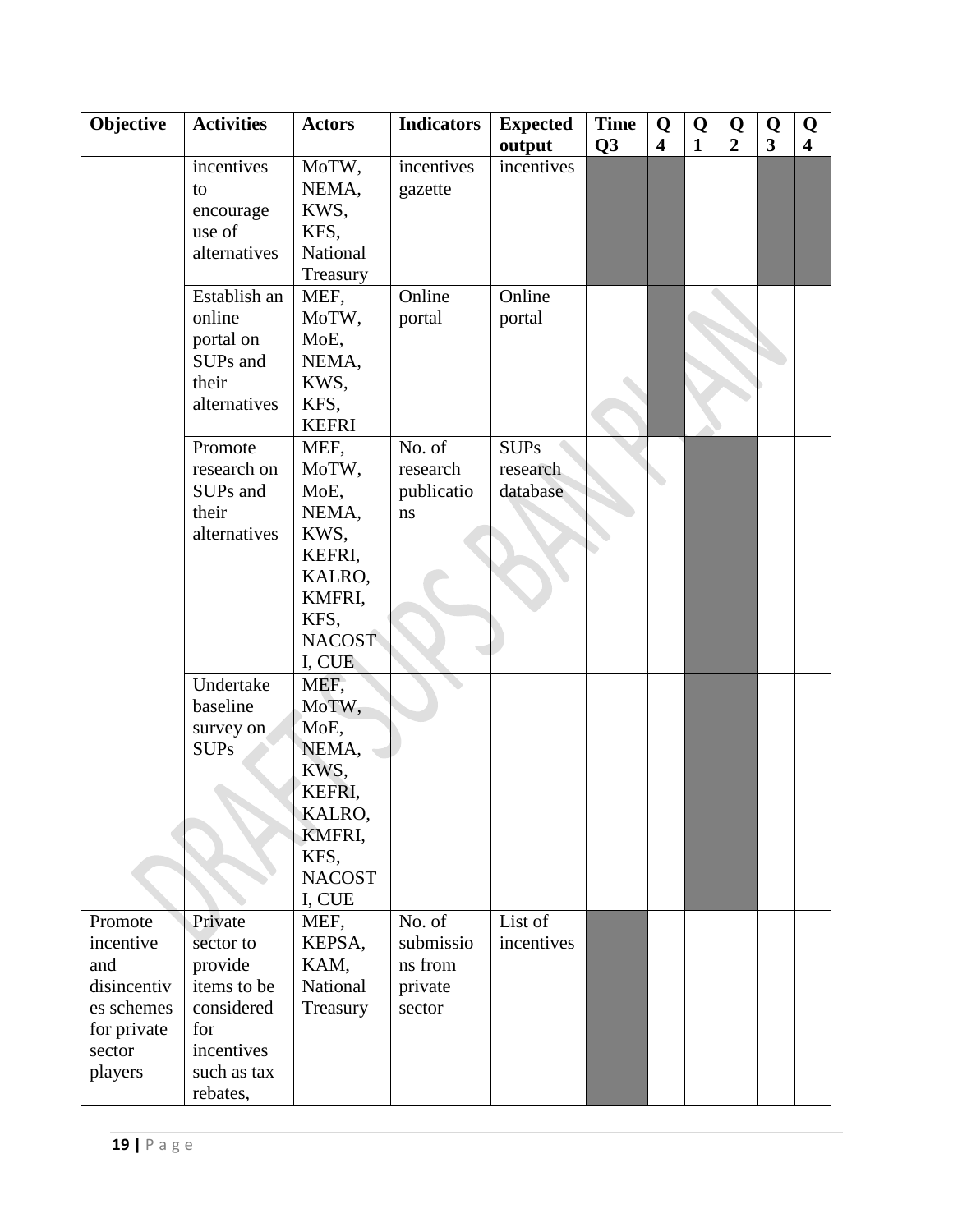| Objective          | <b>Activities</b> | <b>Actors</b> | <b>Indicators</b> | <b>Expected</b> | <b>Time</b>    | Q<br>$\overline{\mathbf{4}}$ | Q<br>$\mathbf{1}$ | Q<br>$\overline{2}$ | Q<br>$\overline{\mathbf{3}}$ | Q<br>$\overline{\mathbf{4}}$ |
|--------------------|-------------------|---------------|-------------------|-----------------|----------------|------------------------------|-------------------|---------------------|------------------------------|------------------------------|
|                    | excise duty       |               |                   | output          | Q <sub>3</sub> |                              |                   |                     |                              |                              |
|                    | Award             | MEF,          | No. of            | No. of          |                |                              |                   |                     |                              |                              |
|                    | scheme for        | MoTW,         | awardees          | innovatio       |                |                              |                   |                     |                              |                              |
|                    | new               | MoE,          |                   | ns              |                |                              |                   |                     |                              |                              |
|                    | innovations       | NEMA,         |                   | awarded         |                |                              |                   |                     |                              |                              |
|                    | <sub>on</sub>     | KWS,          |                   |                 |                |                              |                   |                     |                              |                              |
|                    | alternatives      | KFS,          |                   |                 |                |                              |                   |                     |                              |                              |
|                    | to SUPs           | NETFund       |                   |                 |                |                              |                   |                     |                              |                              |
|                    | Economic          | MEF,          | No. of            | Economic        |                |                              |                   |                     |                              |                              |
|                    | incentives        | MoTW,         | economic          | incentives      |                |                              |                   |                     |                              |                              |
|                    | to promote        | NEMA,         | incentives        | in place        |                |                              |                   |                     |                              |                              |
|                    | positive          | KWS,          | in place          |                 |                |                              |                   |                     |                              |                              |
|                    | behavior          | KFS,          |                   |                 |                |                              |                   |                     |                              |                              |
|                    | e.g. deposit-     | KEPSA,        |                   |                 |                |                              |                   |                     |                              |                              |
|                    | refund            | KAM, NT       |                   |                 |                |                              |                   |                     |                              |                              |
|                    | schemes for       |               |                   |                 |                |                              |                   |                     |                              |                              |
|                    | disposal          |               |                   |                 |                |                              |                   |                     |                              |                              |
|                    | Disincentiv       | MEF,          | No. of            | Economic        |                |                              |                   |                     |                              |                              |
|                    | es to deter       | MoTW,         | economic          | disincenti      |                |                              |                   |                     |                              |                              |
|                    | certain           | NEMA,         | disincentiv       | ves             |                |                              |                   |                     |                              |                              |
|                    | behavior          | KWS,          | es                | deployed        |                |                              |                   |                     |                              |                              |
|                    | e.g. charges      | KFS,          |                   |                 |                |                              |                   |                     |                              |                              |
|                    | & increased       | KEPSA,        |                   |                 |                |                              |                   |                     |                              |                              |
|                    | taxation for      | KAM, NT       |                   |                 |                |                              |                   |                     |                              |                              |
|                    | <b>SUPs</b>       |               |                   |                 |                |                              |                   |                     |                              |                              |
|                    |                   |               |                   |                 |                |                              |                   |                     |                              |                              |
|                    |                   |               |                   |                 |                |                              |                   |                     |                              |                              |
| Strengthen         | Make              | MEF,          | No. of            | Reduced         |                |                              |                   |                     |                              |                              |
| manageme           | public            | MoTW,         | entities in       | procurem        |                |                              |                   |                     |                              |                              |
| of<br>nt           | procuremen        | all           | complianc         | ent of          |                |                              |                   |                     |                              |                              |
| postconsu          | t to be SUP       | Ministries    | e                 | <b>SUPs</b>     |                |                              |                   |                     |                              |                              |
| <b>SUPs</b><br>mer | free              |               |                   |                 |                |                              |                   |                     |                              |                              |
| to                 | Implement         | MEF,          | No. of            | EPR             |                |                              |                   |                     |                              |                              |
| eliminate          | the               | NEMA,         | active ERP        | schemes         |                |                              |                   |                     |                              |                              |
| their              | Extended          | KEPSA,        | schemes           | in place        |                |                              |                   |                     |                              |                              |
| drifting           | Producer          | <b>KAM</b>    |                   |                 |                |                              |                   |                     |                              |                              |
| into               | Responsibil       |               |                   |                 |                |                              |                   |                     |                              |                              |
| protected          | ity               |               |                   |                 |                |                              |                   |                     |                              |                              |
| areas              | Regulations       |               |                   |                 |                |                              |                   |                     |                              |                              |
|                    | Use of            | MEF,          | No. of            | Technolo        |                |                              |                   |                     |                              |                              |
|                    | technology        | MoTW,         | technologi        | gical           |                |                              |                   |                     |                              |                              |
|                    | to warn           | MoE,          | cal<br>innovation | innovatio       |                |                              |                   |                     |                              |                              |
|                    | against use       | NEMA,         |                   | ns in           |                |                              |                   |                     |                              |                              |
|                    | of single         | KWS,          | S                 | place           |                |                              |                   |                     |                              |                              |